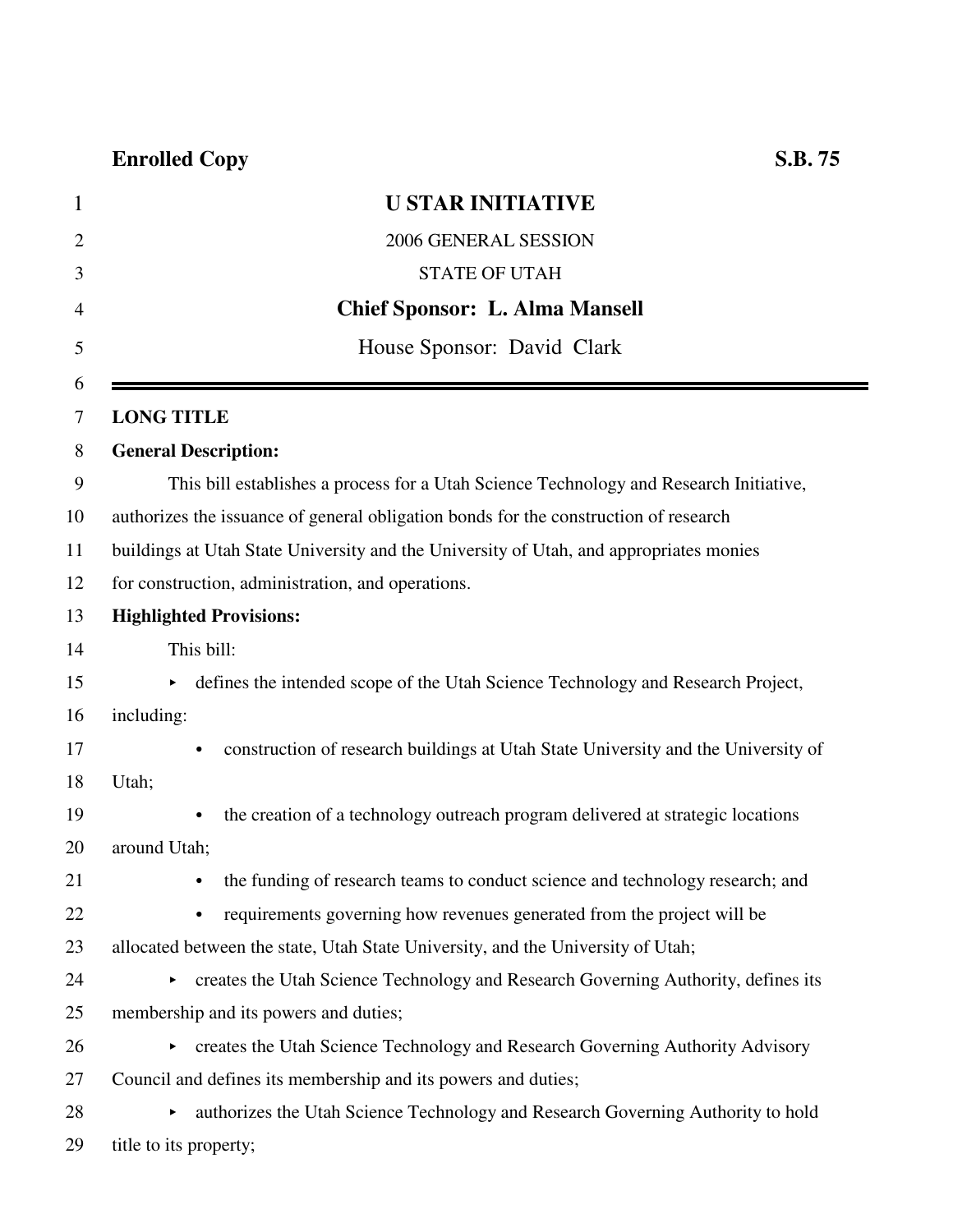# **S.B. 75 Enrolled Copy**

| 30 | modifies the Bonding Code by authorizing the issuance and sale of \$111,100,000 in<br>Þ.             |
|----|------------------------------------------------------------------------------------------------------|
| 31 | general obligation bonds by the State Bonding Commission for construction of a                       |
| 32 | Bio Innovations Research Institute at Utah State University and a Neuroscience and                   |
| 33 | Biomedical Technology Research Building at the University of Utah;                                   |
| 34 | specifies the use of the general obligation bond proceeds and the manner of<br>$\blacktriangleright$ |
| 35 | issuance;                                                                                            |
| 36 | provides expressions of legislative intent; and<br>$\blacktriangleright$                             |
| 37 | establishes a salary range for the executive director of the Utah Science Technology                 |
| 38 | and Research Governing Authority.                                                                    |
| 39 | <b>Monies Appropriated in this Bill:</b>                                                             |
| 40 | This bill appropriates:                                                                              |
| 41 | \$50,000,000 from the General Fund for fiscal year 2007 only, to the Utah Science                    |
| 42 | Technology and Research Governing Authority;                                                         |
| 43 | as an ongoing appropriation subject to future budget constraints, \$19,250,000 from<br>Þ.            |
| 44 | the General Fund for fiscal year 2006-07, to the Utah Science Technology and                         |
| 45 | Research Governing Authority; and                                                                    |
| 46 | redirects the ongoing appropriations made to Utah State University and the<br>Þ.                     |
| 47 | University of Utah for research teams to the Utah Science Technology and Research                    |
| 48 | Governing Authority beginning in fiscal year 2007.                                                   |
| 49 | <b>Other Special Clauses:</b>                                                                        |
| 50 | This bill takes effect on July 1, 2006.                                                              |
| 51 | <b>Utah Code Sections Affected:</b>                                                                  |
| 52 | <b>AMENDS:</b>                                                                                       |
| 53 | 63A-5-204, as last amended by Chapter 34, Laws of Utah 2004                                          |
| 54 | 67-22-2 (Effective 07/01/06), as last amended by Chapter 8, Laws of Utah 2005, First                 |
| 55 | <b>Special Session</b>                                                                               |
| 56 | <b>ENACTS:</b>                                                                                       |
| 57 | 63-38g-101, Utah Code Annotated 1953                                                                 |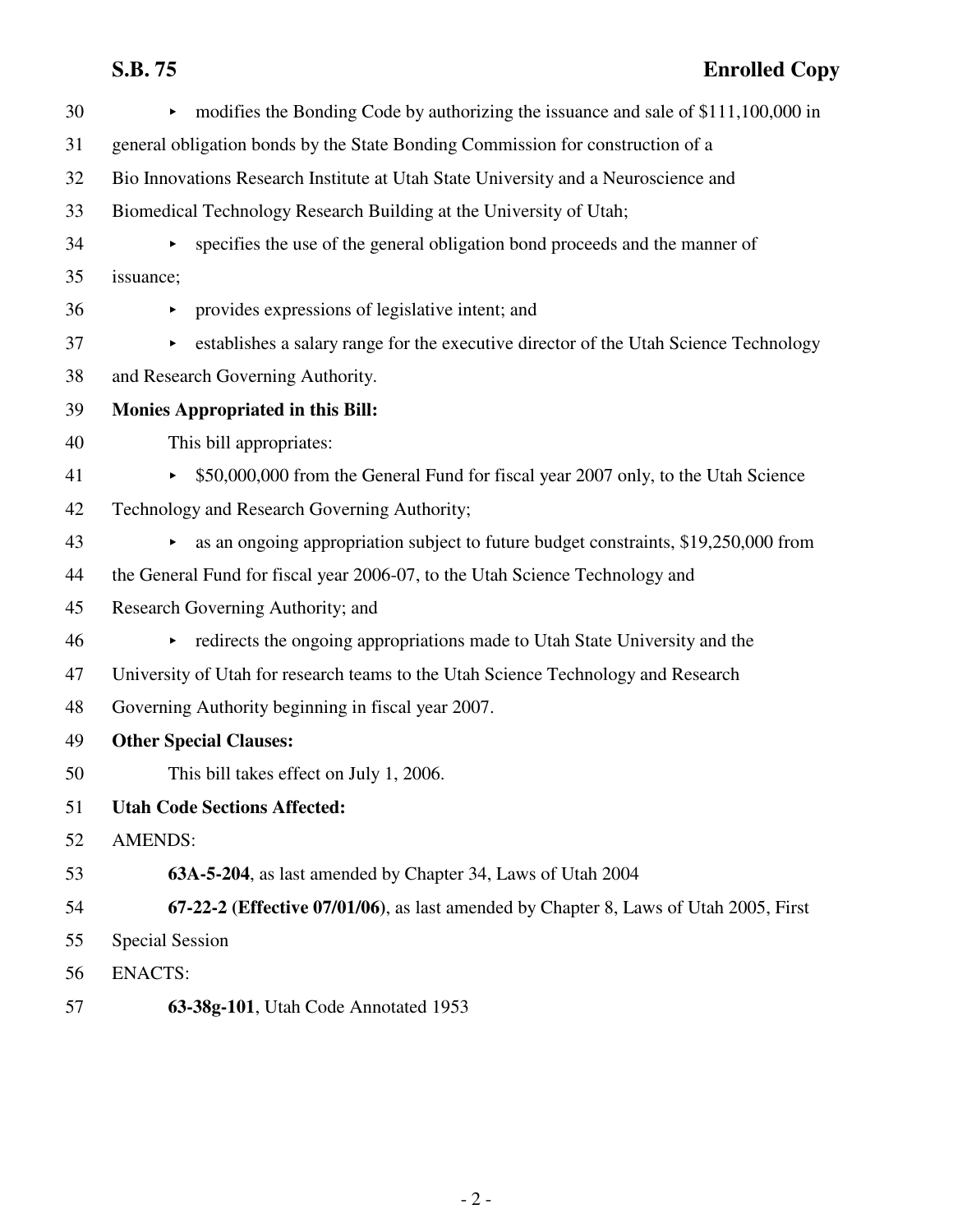| 58 | 63-38g-102, Utah Code Annotated 1953                                                      |
|----|-------------------------------------------------------------------------------------------|
| 59 | 63-38g-201, Utah Code Annotated 1953                                                      |
| 60 | 63-38g-202, Utah Code Annotated 1953                                                      |
| 61 | 63-38g-203, Utah Code Annotated 1953                                                      |
| 62 | 63-38g-204, Utah Code Annotated 1953                                                      |
| 63 | 63-38g-301, Utah Code Annotated 1953                                                      |
| 64 | 63-38g-302, Utah Code Annotated 1953                                                      |
| 65 | 63-38g-303, Utah Code Annotated 1953                                                      |
| 66 | 63B-15-101, Utah Code Annotated 1953                                                      |
| 67 |                                                                                           |
| 68 | Be it enacted by the Legislature of the state of Utah:                                    |
| 69 | Section 1. Section 63-38g-101 is enacted to read:                                         |
| 70 | <b>CHAPTER 38g. UTAH SCIENCE TECHNOLOGY AND RESEARCH</b>                                  |
| 71 | <b>GOVERNING AUTHORITY ACT</b>                                                            |
| 72 | <b>Part 1. General Provisions</b>                                                         |
| 73 | 63-38g-101. Title.                                                                        |
|    |                                                                                           |
| 74 | This chapter is known as the "Utah Science Technology and Research Governing"             |
| 75 | <b>Authority Act."</b>                                                                    |
| 76 | Section 2. Section 63-38g-102 is enacted to read:                                         |
| 77 | 63-38g-102. Definitions.                                                                  |
| 78 | As used in this chapter:                                                                  |
| 79 | (1) "Executive director" means the person appointed by the governing authority under      |
| 80 | Section 63-38g-301.                                                                       |
| 81 | (2) "Commercialization revenues" means dividends, realized capital gains, license         |
| 82 | fees, royalty fees, and other revenues received by a university as a result of commercial |
| 83 | applications developed from the project, less:                                            |
| 84 | (a) the portion of those revenues allocated to the inventor; and                          |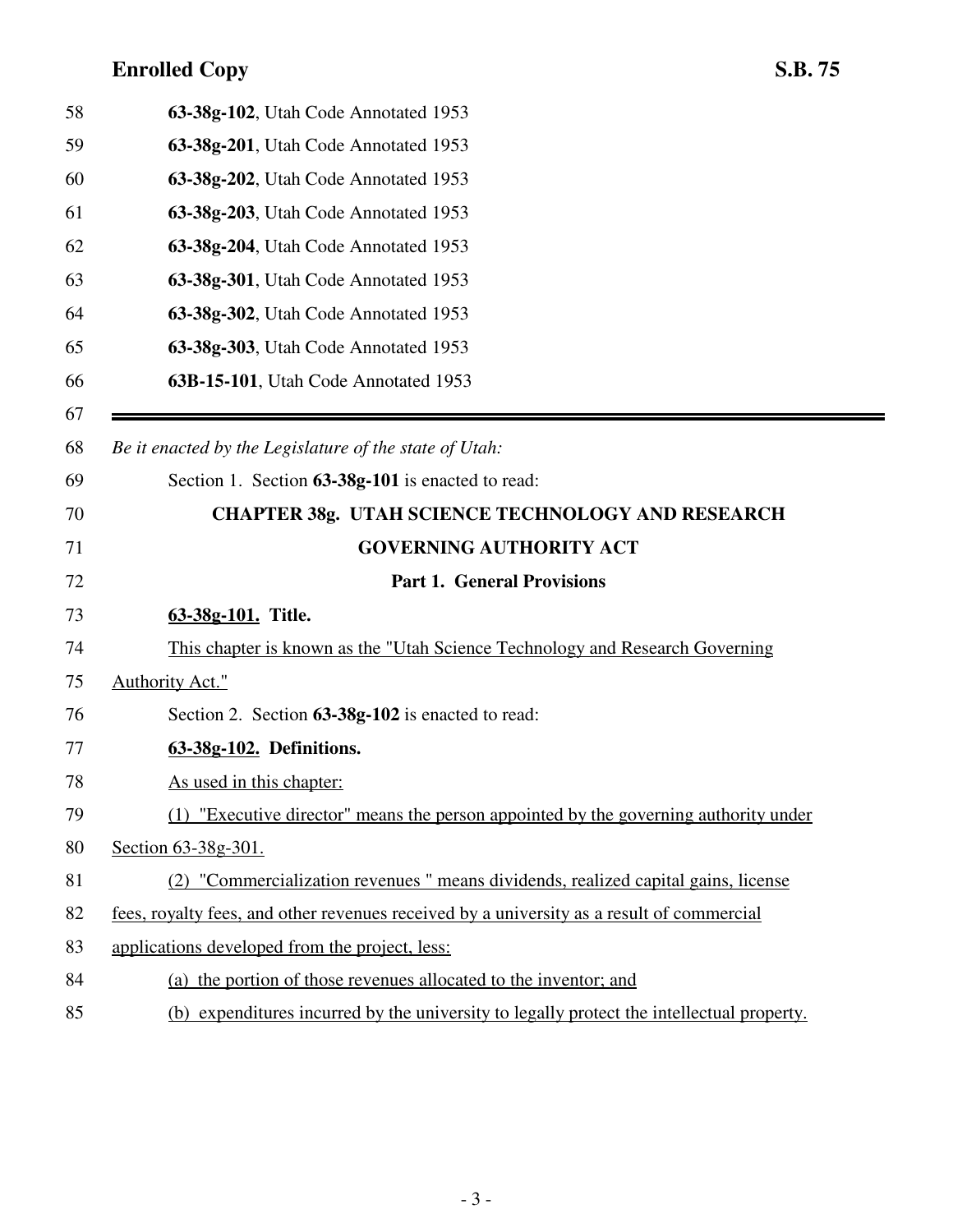| 86  | (3) "Governing authority" means the Utah Science Technology and Research                 |
|-----|------------------------------------------------------------------------------------------|
| 87  | Governing Authority created in Section 63-38g-301.                                       |
| 88  | (4) "Project" means the Utah Science Technology and Research Project.                    |
| 89  | (5) "Research buildings" means any of the buildings listed in Section 63-38g-201.        |
| 90  | (6) "Research universities" means the University of Utah and Utah State University.      |
| 91  | (7) "Technology outreach program" means the program required by Section                  |
| 92  | $63 - 38g - 202$ .                                                                       |
| 93  | (8) "Utah Science Technology and Research Project" means the buildings and activities    |
| 94  | described in Part 2, Utah Science Technology and Research Project.                       |
| 95  | Section 3. Section 63-38g-201 is enacted to read:                                        |
| 96  | Part 2. Utah Science Technology and Research Project                                     |
| 97  | 63-38g-201. Science technology research buildings.                                       |
| 98  | (1) As funding becomes available from the Legislature or other sources, the Utah         |
| 99  | Science Technology and Research Governing Authority created in Part 3 shall:             |
| 100 | (a) construct at Utah State University:                                                  |
| 101 | (i) a Bio Innovations Research Institute;                                                |
| 102 | (ii) an Infectious Disease Research Center; and                                          |
| 103 | (iii) an Informatics/Computing Research Center; and                                      |
| 104 | (b) construct at the University of Utah:                                                 |
| 105 | (i) a Neuroscience and Biomedical Technology Research Building; and                      |
| 106 | an Information Technology and Bioinformatics Research Center.<br>(ii)                    |
| 107 | (2) The governing authority shall, subject to any restrictions or directions established |
| 108 | by the Legislature, plan, design, and construct the buildings.                           |
| 109 | (3) (a) Utah State University shall provide the land for the construction of science     |
| 110 | technology and research buildings on its campus.                                         |
| 111 | (b) The University of Utah shall provide the land for the construction of science        |
| 112 | technology and research buildings on its campus.                                         |
| 113 | (4) The governing authority shall hold title to the research buildings.                  |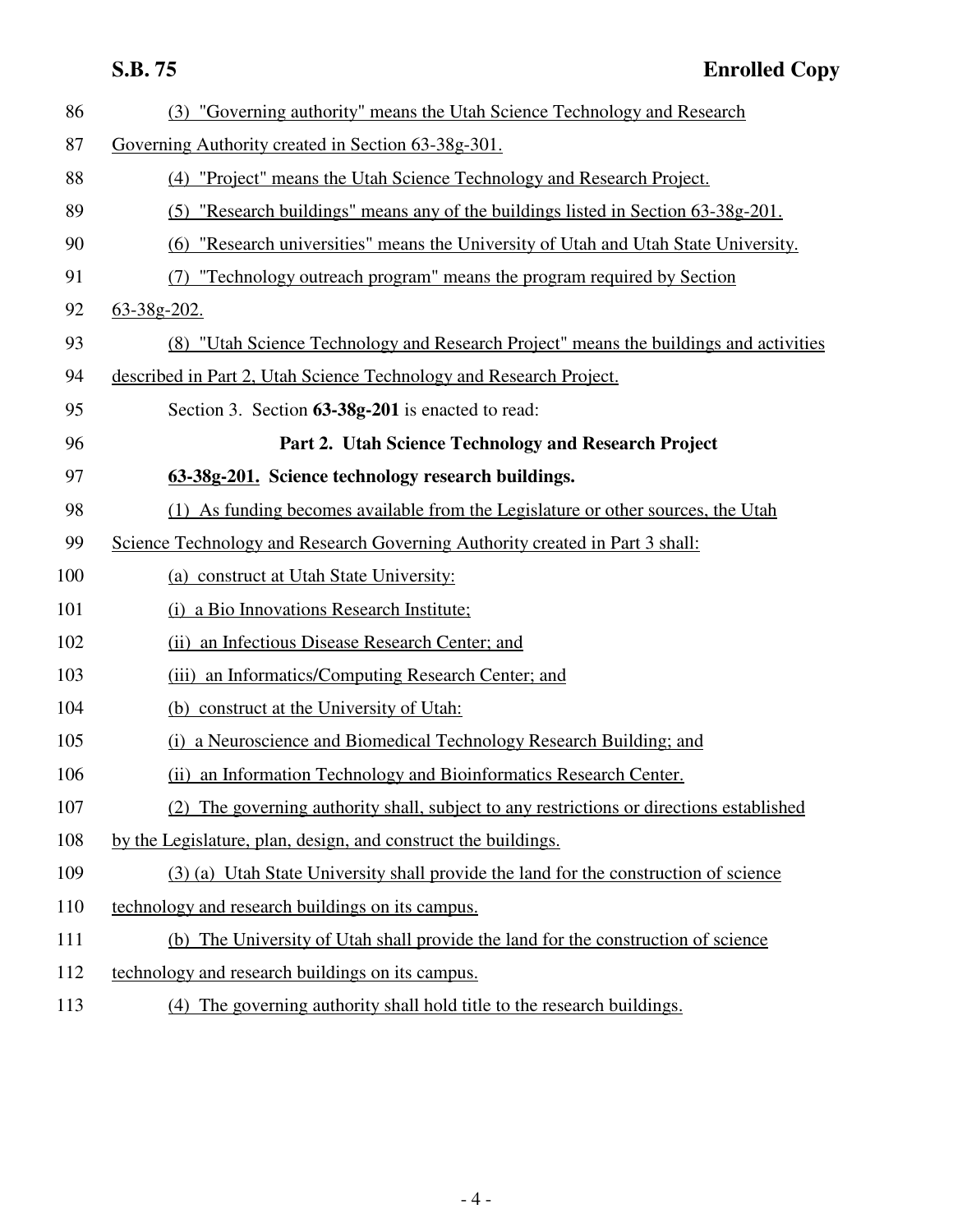| 114 | (5) The governing authority may:                                                                |
|-----|-------------------------------------------------------------------------------------------------|
| 115 | (a) lease the buildings to Utah State University and the University of Utah;                    |
| 116 | (b) require research teams to generate a certain amount of revenue from grants or other         |
| 117 | sources to contribute to the project; and                                                       |
| 118 | (c) unless prohibited by law, deposit lease payments and other monies received from             |
| 119 | the universities and research teams with the state treasurer for deposit into the sinking funds |
| 120 | created under Section 63B-1a-301 for debt service on the bonds issued to fund planning,         |
| 121 | design, and construction of the research buildings.                                             |
| 122 | Section 4. Section 63-38g-202 is enacted to read:                                               |
| 123 | 63-38g-202. Technology outreach program.                                                        |
| 124 | (1) As funding becomes available from the Legislature or other sources, the Utah                |
| 125 | Science Technology and Research Governing Authority created in Part 3 shall establish a         |
| 126 | technology outreach program at up to five locations distributed strategically throughout Utah.  |
| 127 | (2) (a) The governing authority shall ensure that the technology outreach program acts          |
| 128 | as a resource to:                                                                               |
| 129 | (i) broker ideas, new technologies, and services to entrepreneurs and businesses                |
| 130 | throughout a defined service area;                                                              |
| 131 | (ii) engage local entrepreneurs and professors at applied technology centers, colleges,         |
| 132 | and universities by connecting them to Utah's research universities;                            |
| 133 | (iii) screen business ideas and new technologies to ensure that the ones with the highest       |
| 134 | growth potential receive the most targeted services and attention;                              |
| 135 | (iv) connect market ideas and technologies in new or existing businesses or industries          |
| 136 | or in regional colleges and universities with the expertise of Utah's research universities;    |
| 137 | (v) assist businesses, applied technology centers, colleges, and universities in                |
| 138 | developing commercial applications for their research; and                                      |
| 139 | (vi) disseminate and share discoveries and technologies emanating from Utah's                   |
| 140 | research universities to local entrepreneurs, businesses, applied technology centers, colleges, |
|     |                                                                                                 |

141 and universities.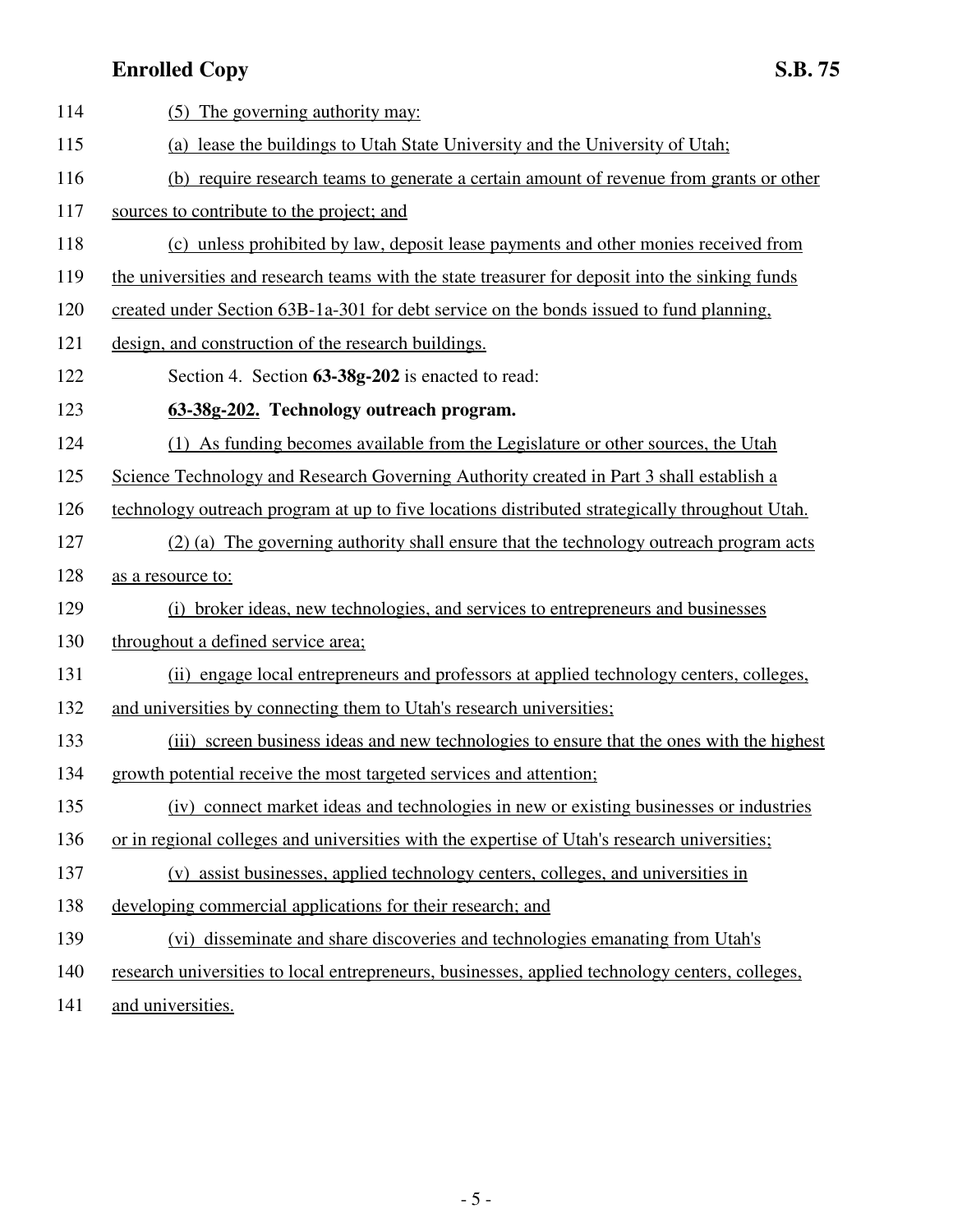142 (b) In designing and operating the technology outreach program, the governing 143 authority shall work cooperatively with the Technology Commercialization Offices at Utah 144 State University and the University of Utah. 145 Section 5. Section **63-38g-203** is enacted to read: 146 **63-38g-203. Research teams.** 147 As funding becomes available from the Legislature or other sources, and subject to any 148 restrictions or directions established by the Legislature, the governing authority shall allocate 149 monies to Utah State University and the University of Utah to provide funding for research 150 teams to conduct science and technology research. 151 Section 6. Section **63-38g-204** is enacted to read: 152 **63-38g-204. Financial participation agreement.** 153 (1) In consideration of the monies and services provided or agreed to be provided, the 154 state of Utah, Utah State University, and the University of Utah covenant and agree that they 155 will allocate commercialization revenues as follows: 156 (a) for the first \$15,000,000 received: 157 (i) \$10,000,000 to Utah State University and the University of Utah, with the monies 158 distributed proportionately based upon which university conducted the research that generated 159 the commercialization revenues; and 160 (ii) \$5,000,000 to the Governor's Office of Economic Development for the Centers of 161 Excellence program created by Chapter 38f, Part 7, Centers of Excellence Act; and 162 (b) for all subsequent monies received: 163 (i) 50% to Utah State University and the University of Utah, with the monies 164 distributed proportionately based upon which university conducted the research that generated 165 the commercialization revenues; and 166 (ii) 50% to the governing authority or other entity designated by the state to be used 167 for: 168 (A) the Centers of Excellence program created by Chapter 38f, Part 7, Centers of 169 Excellence Act;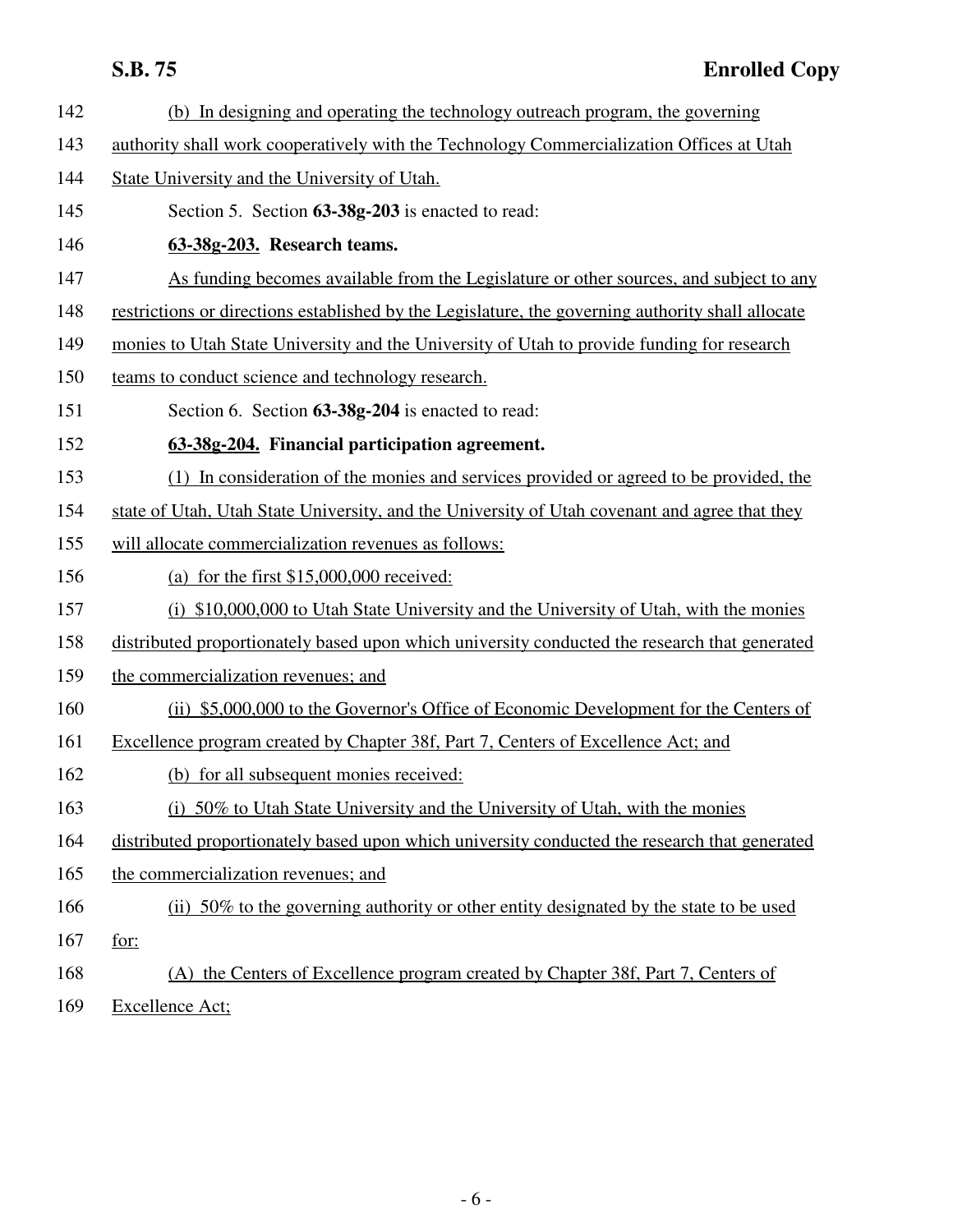| 170 | (B) replacement of equipment in the research buildings;                                          |
|-----|--------------------------------------------------------------------------------------------------|
| 171 | (C) recruiting and paying additional research teams; and                                         |
| 172 | (D) construction of additional research buildings.                                               |
| 173 | The Governor's Office of Economic Development shall:<br>(2)                                      |
| 174 | (a) distribute that portion of the \$5,000,000 allocated to the Centers of Excellence            |
| 175 | program by Subsection (1)(a)(ii) to Utah State University and the University of Utah based       |
| 176 | upon which institution performed the research that generated the commercialization revenues;     |
| 177 | and                                                                                              |
| 178 | (b) credit those amounts to the universities as matching funds under Subsection                  |
| 179 | $63-38f-701(2)$ .                                                                                |
| 180 | Section 7. Section 63-38g-301 is enacted to read:                                                |
| 181 | Part 3. Utah Science Technology and Research Governing Authority                                 |
| 182 | 63-38g-301. The Utah Science Technology and Research Governing Authority --                      |
| 183 | Creation -- Membership -- Meetings -- Staff.                                                     |
| 184 | (1) There is created the Utah Science Technology and Research Governing Authority                |
| 185 | consisting of the state treasurer and the following eight members appointed as follows with the  |
| 186 | consent of the Senate:                                                                           |
| 187 | (a) three appointed by the governor;                                                             |
| 188 | (b) two appointed by the president of the Senate:                                                |
| 189 | (c) two appointed by the speaker of the House of Representatives; and                            |
| 190 | (d) one appointed by the commissioner of higher education.                                       |
| 191 | (2) (a) (i) The eight appointed members shall serve four-year staggered terms.                   |
| 192 | (ii) The appointed members may not serve more than two full consecutive terms.                   |
| 193 | (b) Notwithstanding Subsection $(2)(a)(i)$ , the terms of the first members of the               |
| 194 | governing authority shall be staggered by lot so that half of the initial members serve two-year |
| 195 | terms and half serve four-year terms.                                                            |
| 196 | (3) Vacancies in the appointed positions on the governing authority shall be filled by           |
| 197 | the appointing authority with consent of the Senate for the unexpired term.                      |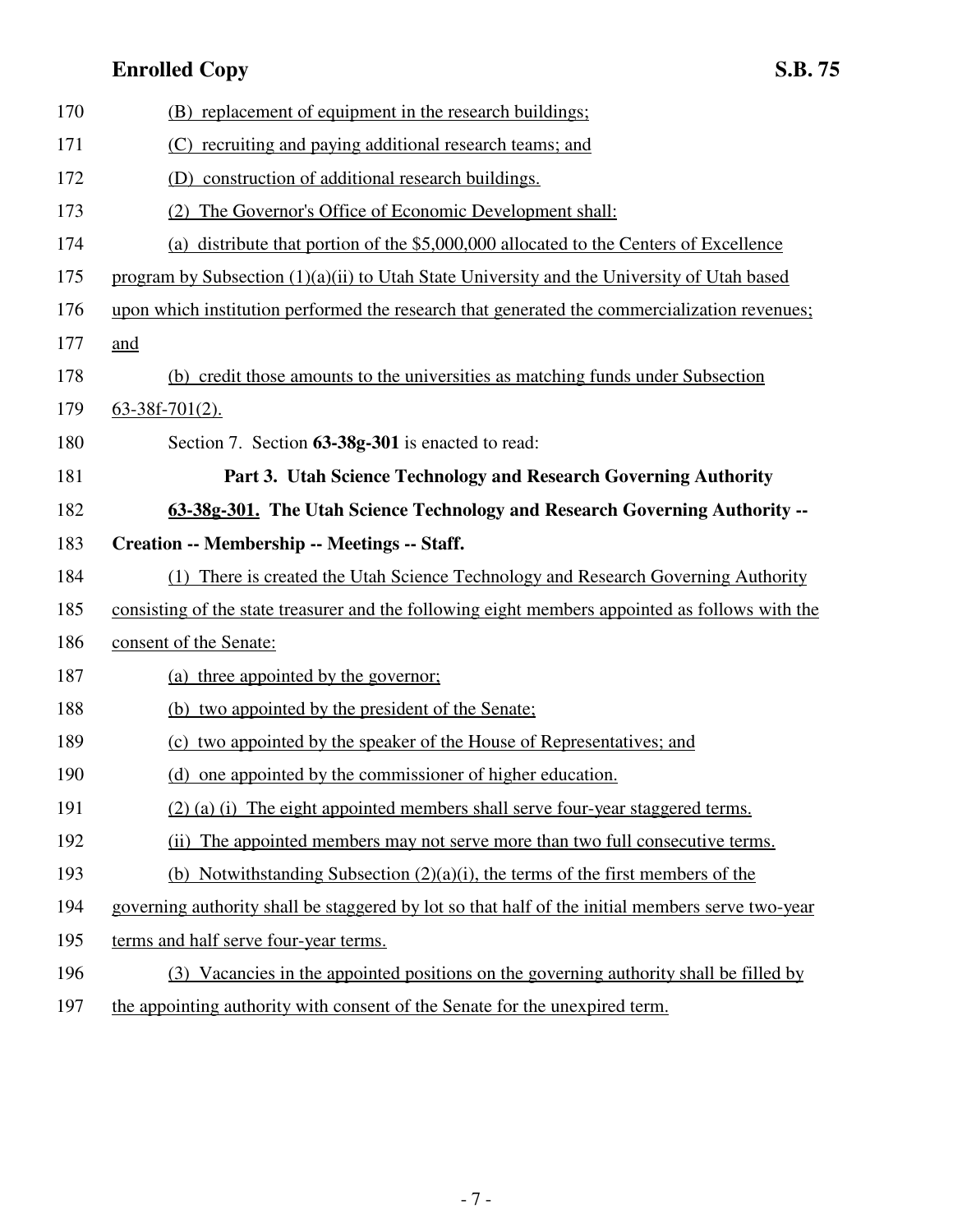| 198 | (4) (a) The governor shall select the chair of the governing authority to serve a one-year     |
|-----|------------------------------------------------------------------------------------------------|
| 199 | term.                                                                                          |
| 200 | (b) The president of the Senate and the speaker of the House of Representatives shall          |
| 201 | jointly select the vice chair of the governing authority to serve a one-year term.             |
| 202 | (5) The governing authority shall meet at least monthly and may meet more frequently           |
| 203 | at the request of a majority of the members of the governing authority.                        |
| 204 | (6) Five members of the governing authority are a quorum.                                      |
| 205 | (7) (a) Members who are not government employees shall receive no compensation or              |
| 206 | benefits for their services, but may receive per diem and expenses incurred in the performance |
| 207 | of the member's official duties at the rates established by the Division of Finance under      |
| 208 | Sections 63A-3-106 and 63A-3-107.                                                              |
| 209 | (b) Members may decline to receive per diem and expenses for their service.                    |
| 210 | (8) (a) (i) The governing authority shall hire a full-time executive director to provide       |
| 211 | staff support for the governing authority.                                                     |
| 212 | (ii) The executive director is an at-will employee who may be terminated without cause         |
| 213 | by the governor or by majority vote of the governing authority.                                |
| 214 | (b) The Governor's Office of Economic Development shall provide office space and               |
| 215 | administrative support for the executive director.                                             |
| 216 | Section 8. Section 63-38g-302 is enacted to read:                                              |
| 217 | 63-38g-302. Governing authority powers.                                                        |
| 218 | The governing authority shall:<br>(1)                                                          |
| 219 | (a) ensure that funds appropriated and received for research and development at the            |
| 220 | research universities and for the technology outreach program are used appropriately,          |
| 221 | effectively, and efficiently in accordance with the intent of the Legislature;                 |
| 222 | (b) in cooperation with the universities' administrations, expand key research at the two      |
| 223 | research universities;                                                                         |
| 224 | (c) enhance technology transfer and commercialization of research and technologies             |
| 225 | developed at the research universities to create high-quality jobs and new industries in the   |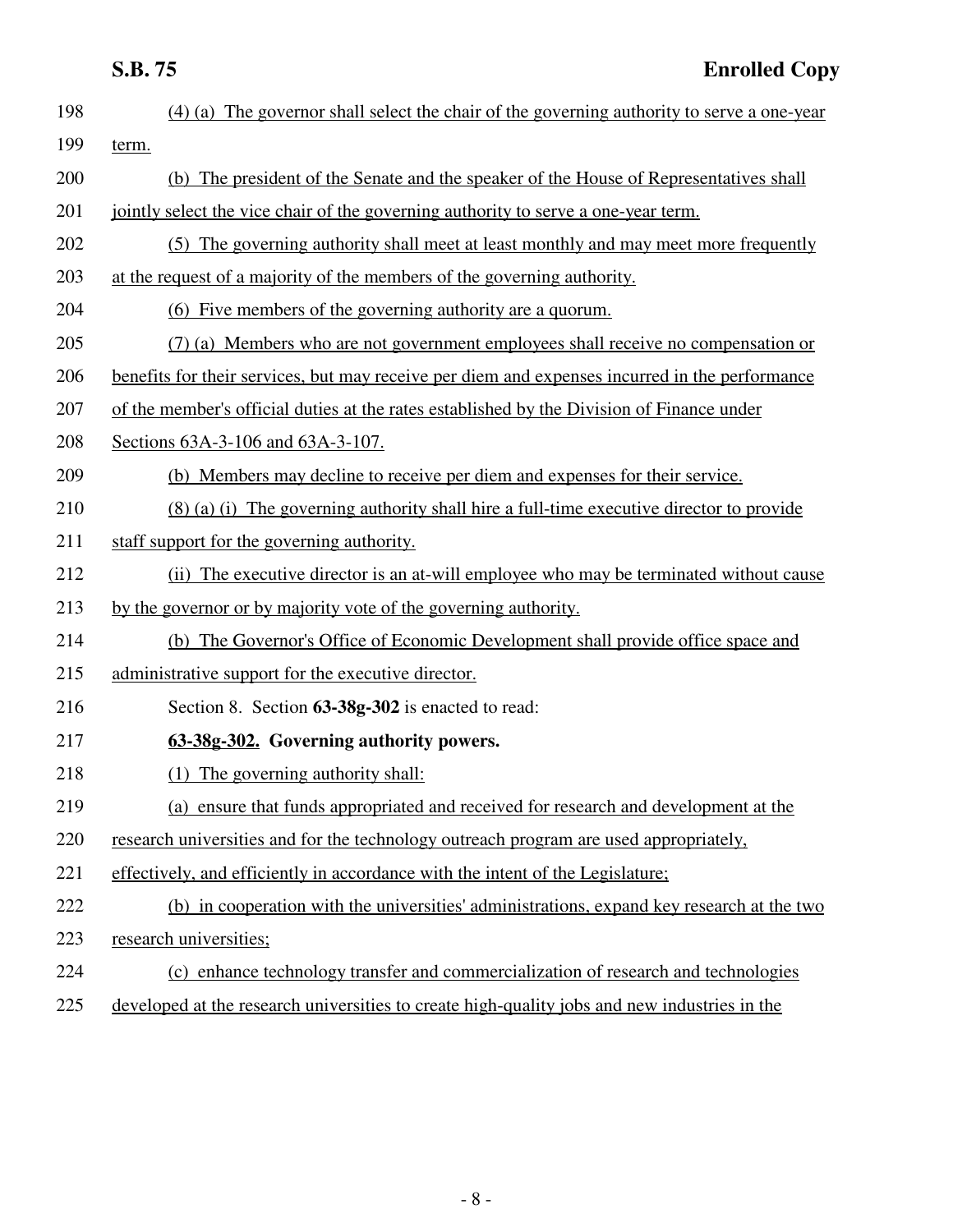| 226 | private sector in Utah;                                                                       |
|-----|-----------------------------------------------------------------------------------------------|
| 227 | (d) review state and local economic development plans and appropriations to ensure            |
| 228 | that the project and appropriations do not duplicate existing or planned programs;            |
| 229 | (e) establish economic development objectives for the project;                                |
| 230 | (f) by following the procedures and requirements of Title 63, Chapter 46a, Utah               |
| 231 | Administrative Rulemaking Act, make rules for allocating monies appropriated to it for        |
| 232 | research teams and for the commercialization of new technology between Utah State             |
| 233 | University and the University of Utah;                                                        |
| 234 | (g) verify that the project is being enhanced by research grants and that it is meeting the   |
| 235 | governing authority's economic development objectives;                                        |
| 236 | (h) monitor all research plans that are part of the project at the research universities to   |
| 237 | determine that appropriations are being spent in accordance with legislative intent and to    |
| 238 | maximize the benefit and return to the state;                                                 |
| 239 | (i) develop methods and incentives to encourage investment in and contributions to the        |
| 240 | project from the private sector; and                                                          |
| 241 | (i) annually report and make recommendations to:                                              |
| 242 | (i) the governor;                                                                             |
| 243 | (ii) the Executive Appropriations Committee; and                                              |
| 244 | (iii) the Economic Development Appropriations Subcommittee.                                   |
| 245 | The governing authority may:<br>(2)                                                           |
| 246 | (a) in addition to monies received by it from the Legislature, receive contributions from     |
| 247 | any source in the form of money, property, labor, or other things of value for the project;   |
| 248 | (b) subject to any restrictions imposed by the donation, appropriations, or bond              |
| 249 | authorizations, allocate monies received by it among the research universities, technology    |
| 250 | outreach program, and technology transfer offices to support commercialization and technology |
| 251 | transfer to the private sector; or                                                            |
| 252 | (c) enter into agreements necessary to obtain private equity investment in the project.       |
| 253 | Section 9. Section 63-38g-303 is enacted to read:                                             |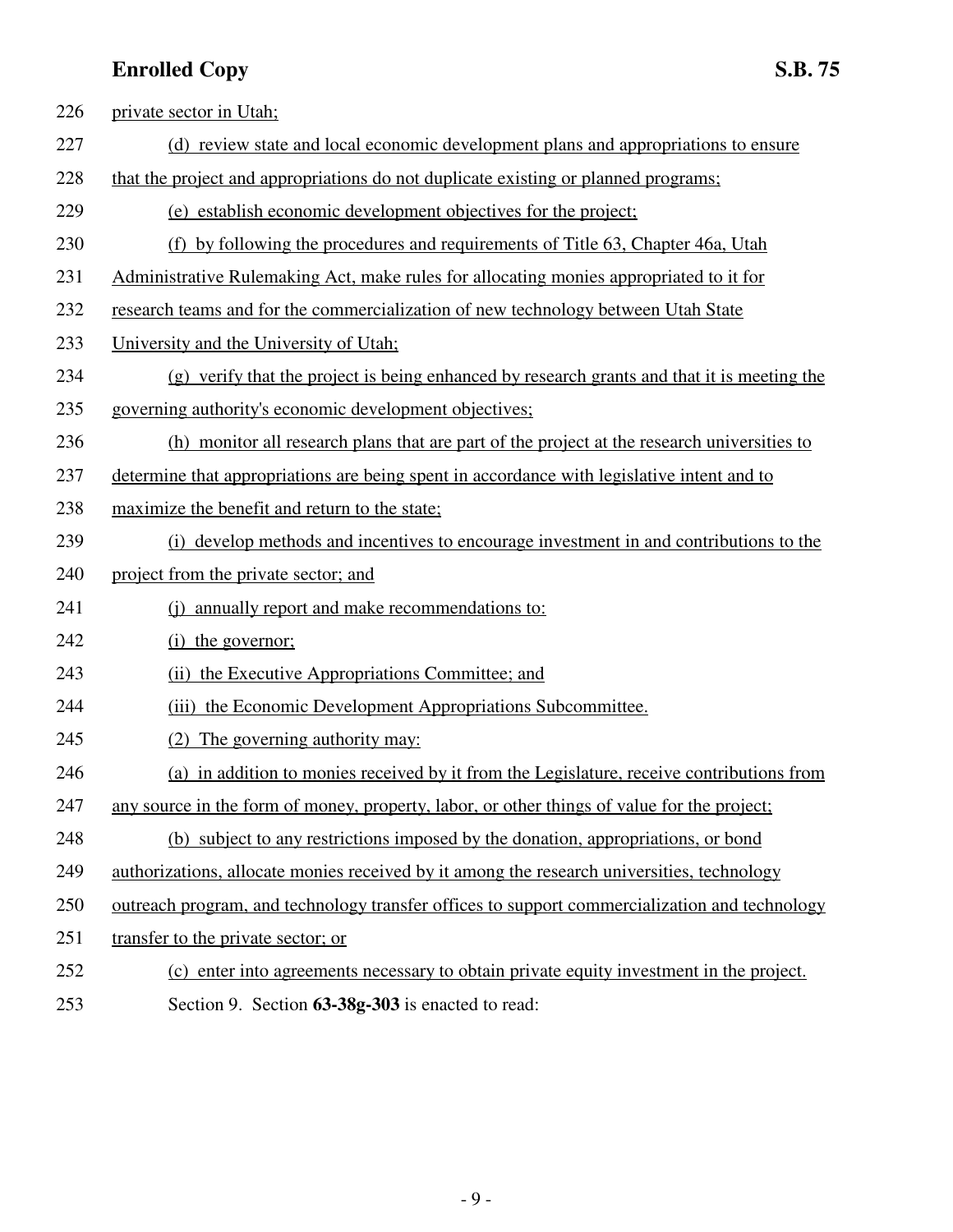| 254 | 63-38g-303. Utah Science Technology and Research Governing Authority                            |
|-----|-------------------------------------------------------------------------------------------------|
| 255 | <b>Advisory Council -- Chair -- Meetings.</b>                                                   |
| 256 | (1) There is created the Utah Science Technology and Research Governing Authority               |
| 257 | Advisory Council consisting of 12 members appointed as follows:                                 |
| 258 | (a) one member appointed by the director of the Governor's Office of Economic                   |
| 259 | Development;                                                                                    |
| 260 | (b) one member appointed by the Utah Information Technology Association;                        |
| 261 | (c) one member appointed by the Utah Nanotechnology Initiative:                                 |
| 262 | (d) one member appointed by the Economic Development Corporation of Utah;                       |
| 263 | one member appointed by the Utah Life Science Association;<br>(e)                               |
| 264 | one member appointed by the Salt Lake Area Chamber of Commerce:<br>(f)                          |
| 265 | one member appointed by the Provo-Orem Chamber of Commerce;<br>(g)                              |
| 266 | (h) one member appointed by the Davis Area Chamber of Commerce;                                 |
| 267 | one member appointed by the Ogden-Weber Chamber of Commerce;<br>(i)                             |
| 268 | one member appointed by the Cache Chamber of Commerce;<br>(i)                                   |
| 269 | (k) one member appointed by the St. George Area Chamber of Commerce; and                        |
| 270 | one member appointed by the Vernal Chamber of Commerce.<br>(1)                                  |
| 271 | The governing authority shall consult with the advisory council about the project.<br>(2)       |
| 272 | The advisory council shall select a chair from among its members to serve a<br>(3)              |
| 273 | two-year term.                                                                                  |
| 274 | (4) The advisory council shall convene whenever the governing authority requests a              |
| 275 | meeting for consultation.                                                                       |
| 276 | $(5)$ (a) (i) Members who are not government employees shall receive no compensation            |
| 277 | or benefits for their services, but may receive per diem and expenses incurred in the           |
| 278 | performance of the member's official duties at the rates established by the Division of Finance |
| 279 | under Sections 63A-3-106 and 63A-3-107.                                                         |
| 280 | (ii) Members may decline to receive per diem and expenses for their service.                    |
| 281 | (b) (i) State government officer and employee members who do not receive salary, per            |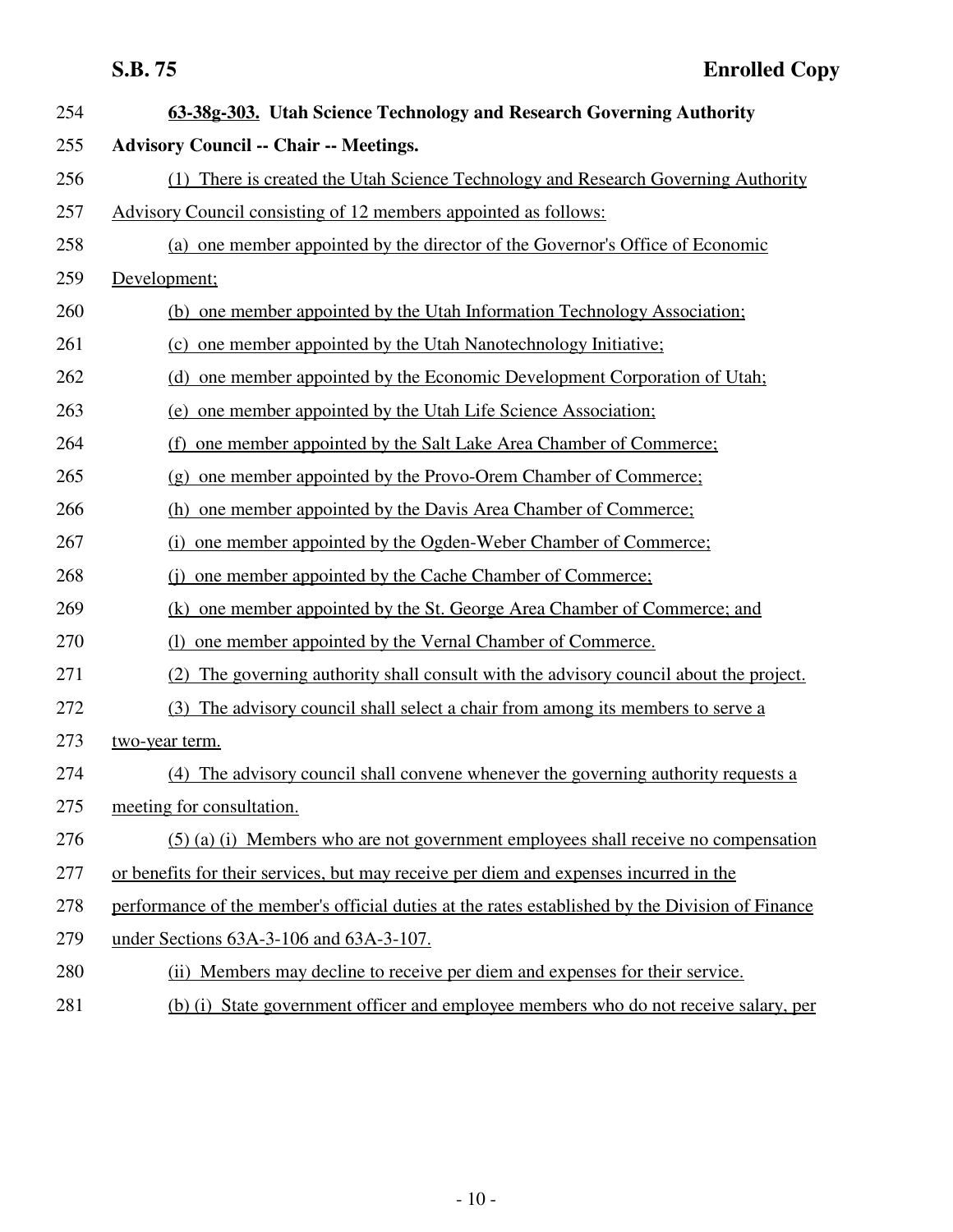- 282 diem, or expenses from their agency for their service may receive per diem and expenses
- 283 incurred in the performance of their official duties from the committee at the rates established
- 284 by the Division of Finance under Sections 63A-3-106 and 63A-3-107.
- 285 (ii) State government officer and employee members may decline to receive per diem 286 and expenses for their service.
- 287 Section 10. Section **63A-5-204** is amended to read:

### 288 **63A-5-204. Specific powers and duties of director.**

- 289 (1) As used in this section, "capitol hill facilities" and "capitol hill grounds" have the 290 same meaning as provided in Section 63C-9-102.
- 291 (2) (a) The director shall:

292 (i) recommend rules to the executive director for the use and management of facilities 293 and grounds owned or occupied by the state for the use of its departments and agencies;

294 (ii) supervise and control the allocation of space, in accordance with legislative 295 directive through annual appropriations acts or other specific legislation, to the various 296 departments, commissions, institutions, and agencies in all buildings or space owned, leased, or 297 rented by or to the state, except capitol hill facilities and capitol hill grounds and except as 298 otherwise provided by law;

299 (iii) comply with the procedures and requirements of Title 63A, Chapter 5, Part 3, 300 Division of Facilities Construction and Management Leasing;

301 (iv) except as provided in Subsection (2)(b), acquire, as authorized by the Legislature 302 through the appropriations act or other specific legislation, and hold title to, in the name of the 303 division, all real property, buildings, fixtures, or appurtenances owned by the state or any of its 304 agencies;

305 (v) adopt and use a common seal, of a form and design determined by the director, and 306 of which courts shall take judicial notice;

307 (vi) file a description and impression of the seal with the Division of Archives;

308 (vii) collect and maintain all deeds, abstracts of title, and all other documents

309 evidencing title to or interest in property belonging to the state or any of its departments, except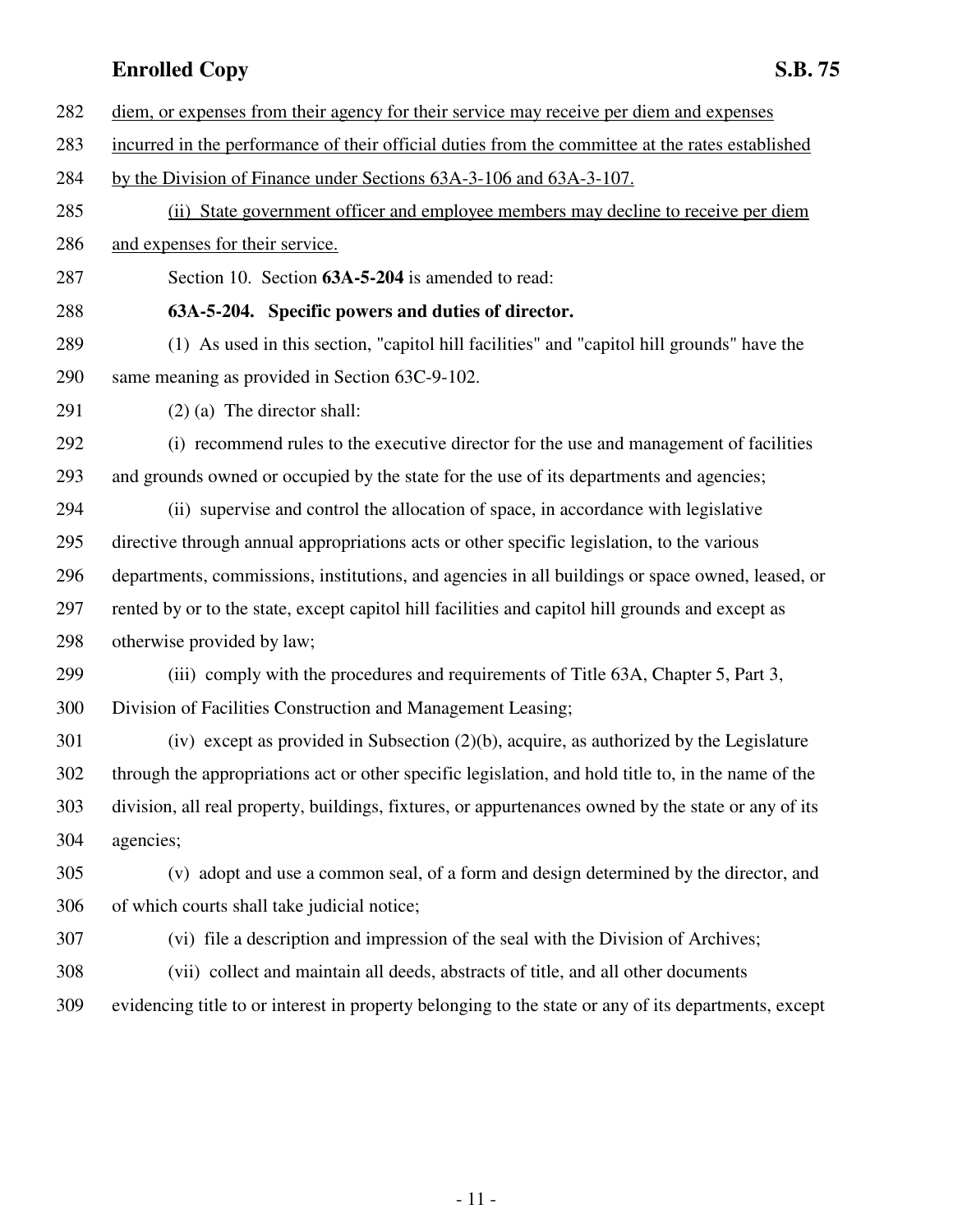# **S.B. 75 Enrolled Copy**

| 310 | institutions of higher education and the School and Institutional Trust Lands Administration;       |
|-----|-----------------------------------------------------------------------------------------------------|
| 311 | (viii) report all properties acquired by the state, except those acquired by institutions of        |
| 312 | higher education, to the director of the Division of Finance for inclusion in the state's financial |
| 313 | records;                                                                                            |
| 314 | (ix) before charging a rate, fee, or other amount for services provided by the division's           |
| 315 | internal service fund to an executive branch agency, or to a subscriber of services other than an   |
| 316 | executive branch agency:                                                                            |
| 317 | (A) submit the proposed rates, fees, and cost analysis to the Rate Committee                        |
| 318 | established in Section 63A-1-114; and                                                               |
| 319 | (B) obtain the approval of the Legislature as required by Section 63-38-3.5;                        |
| 320 | (x) conduct a market analysis by July 1, 2005, and periodically thereafter, of proposed             |
| 321 | rates and fees, which analysis shall include a comparison of the division's rates and fees with     |
| 322 | the fees of other public or private sector providers where comparable services and rates are        |
| 323 | reasonably available; and                                                                           |
| 324 | (xi) take all other action necessary for carrying out the purposes of this chapter.                 |
| 325 | (b) Legislative approval is not required for acquisitions by the division that cost less            |
| 326 | than \$250,000.                                                                                     |
| 327 | (3) (a) The director shall direct or delegate maintenance and operations, preventive                |
| 328 | maintenance, and facilities inspection programs and activities for any department, commission,      |
| 329 | institution, or agency, except:                                                                     |
| 330 | (i) the State Capitol Preservation Board; and                                                       |
| 331 | (ii) state institutions of higher education.                                                        |
| 332 | (b) The director may choose to delegate responsibility for these functions only when                |
| 333 | the director determines that:                                                                       |
| 334 | (i) the department or agency has requested the responsibility;                                      |
| 335 | (ii) the department or agency has the necessary resources and skills to comply with                 |
| 336 | facility maintenance standards approved by the State Building Board; and                            |
| 337 | (iii) the delegation would result in net cost savings to the state as a whole.                      |
|     |                                                                                                     |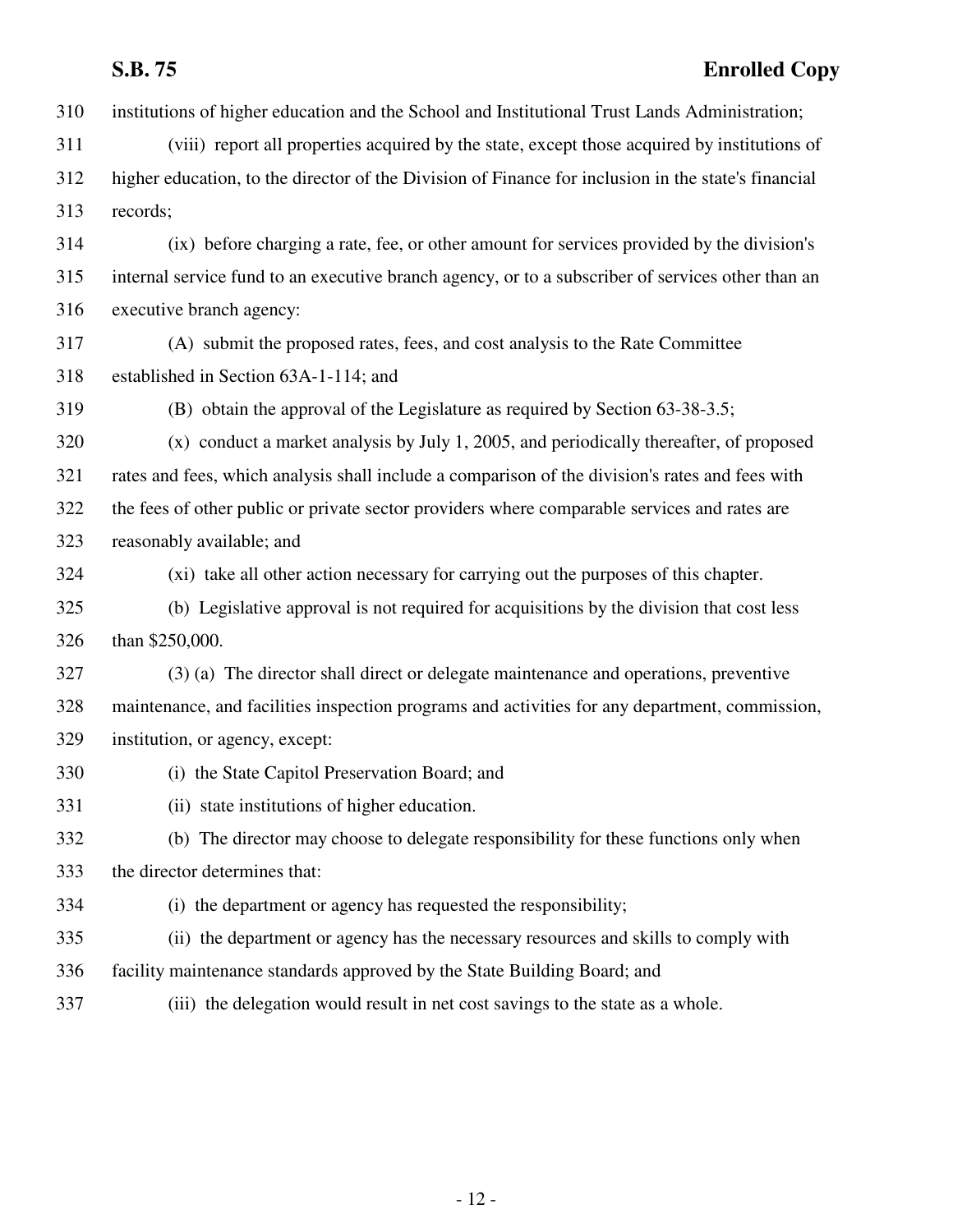| 338 | (c) The State Capitol Preservation Board and state institutions of higher education are     |
|-----|---------------------------------------------------------------------------------------------|
| 339 | exempt from Division of Facilities Construction and Management oversight.                   |
| 340 | (d) Each state institution of higher education shall comply with the facility               |
| 341 | maintenance standards approved by the State Building Board.                                 |
| 342 | (e) Except for the State Capitol Preservation Board, agencies and institutions that are     |
| 343 | exempt from division oversight shall annually report their compliance with the facility     |
| 344 | maintenance standards to the division in the format required by the division.               |
| 345 | (f) The division shall:                                                                     |
| 346 | (i) prescribe a standard format for reporting compliance with the facility maintenance      |
| 347 | standards;                                                                                  |
| 348 | (ii) report agency and institution compliance or noncompliance with the standards to        |
| 349 | the Legislature; and                                                                        |
| 350 | (iii) conduct periodic audits of exempt agencies and institutions to ensure that they are   |
| 351 | complying with the standards.                                                               |
| 352 | $(4)$ (a) In making any allocations of space under Subsection $(2)$ , the director shall:   |
| 353 | (i) conduct studies to determine the actual needs of each department, commission,           |
| 354 | institution, or agency; and                                                                 |
| 355 | (ii) comply with the restrictions contained in this Subsection (4).                         |
| 356 | (b) The supervision and control of the legislative area is reserved to the Legislature.     |
| 357 | (c) The supervision and control of the judicial area is reserved to the judiciary for trial |
| 358 | courts only.                                                                                |
| 359 | (d) The director may not supervise or control the allocation of space for entities in the   |
| 360 | public and higher education systems.                                                        |
| 361 | (e) The supervision and control of capitol hill facilities and capitol hill grounds is      |
| 362 | reserved to the State Capitol Preservation Board.                                           |
| 363 | (5) The director may:                                                                       |
| 364 | (a) hire or otherwise procure assistance and services, professional, skilled, or            |
|     |                                                                                             |

365 otherwise, that are necessary to carry out the director's responsibilities, and may expend funds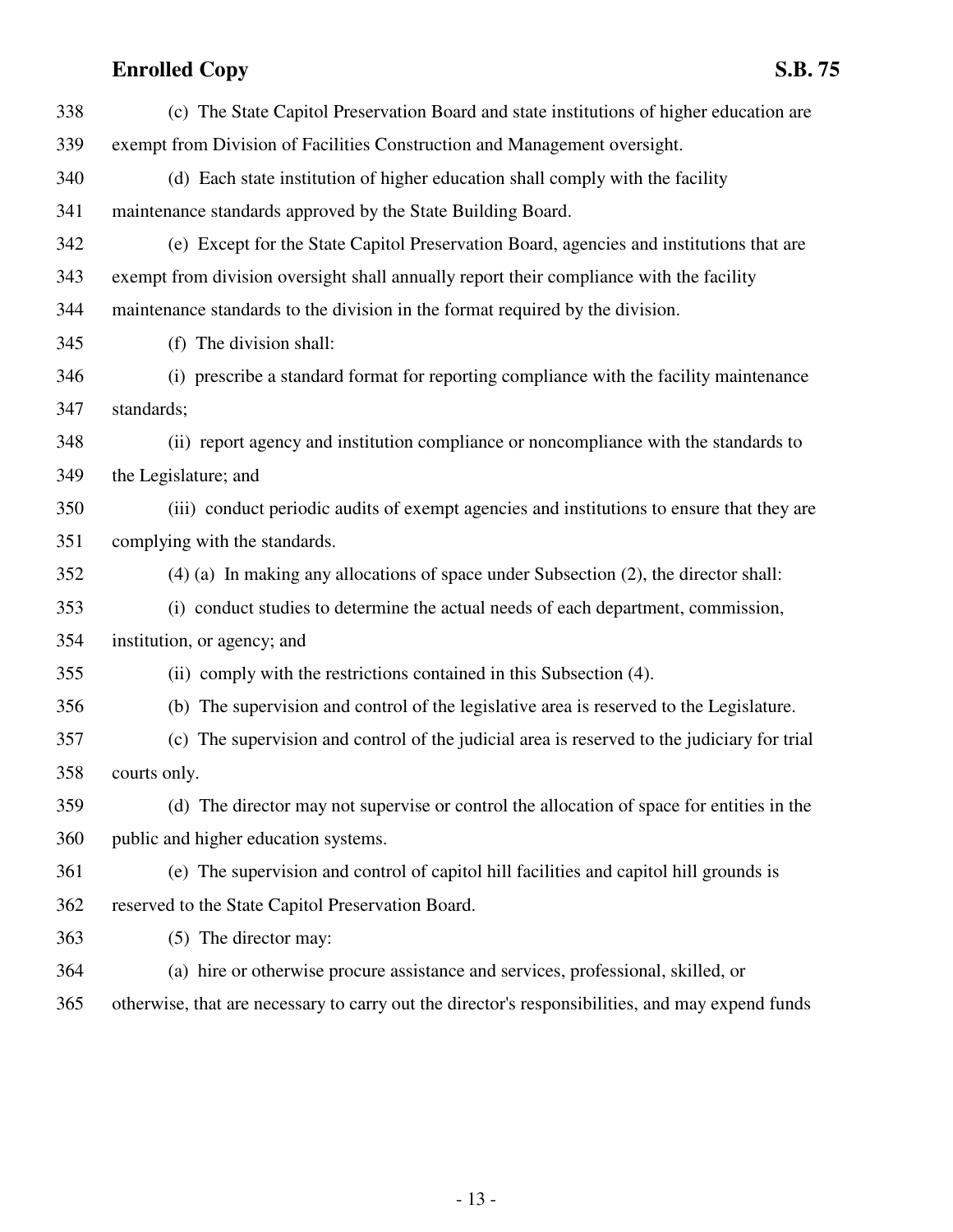| 366 | provided for that purpose either through annual operating budget appropriations or from           |
|-----|---------------------------------------------------------------------------------------------------|
| 367 | nonlapsing project funds;                                                                         |
| 368 | (b) sue and be sued in the name of the division; and                                              |
| 369 | (c) hold, buy, lease, and acquire by exchange or otherwise, as authorized by the                  |
| 370 | Legislature, whatever real or personal property that is necessary for the discharge of the        |
| 371 | director's duties.                                                                                |
| 372 | (6) Notwithstanding the provisions of Subsection $(2)(a)(iv)$ , the following entities may        |
| 373 | hold title to any real property, buildings, fixtures, and appurtenances held by them for purposes |
| 374 | other than administration that are under their control and management:                            |
| 375 | (a) the Office of Trust Administrator;                                                            |
| 376 | (b) the Department of Transportation;                                                             |
| 377 | (c) the Division of Forestry, Fire and State Lands;                                               |
| 378 | (d) the Department of Natural Resources;                                                          |
| 379 | (e) the Utah National Guard;                                                                      |
| 380 | any area vocational center or other institution administered by the State Board of<br>(f)         |
| 381 | Education; [and]                                                                                  |
| 382 | (g) any institution of higher education.                                                          |
| 383 | (h) the Utah Science Technology and Research Governing Authority.                                 |
| 384 | The director shall ensure that any firm performing testing and inspection work<br>(7)             |
| 385 | governed by the American Society for Testing Materials Standard E-329 on public buildings         |
| 386 | under the director's supervision shall:                                                           |
| 387 | (a) fully comply with the American Society for Testing Materials standard                         |
| 388 | specifications for agencies engaged in the testing and inspection of materials known as ASTM      |
| 389 | E-329; and                                                                                        |
| 390 | (b) carry a minimum of $$1,000,000$ of errors and omissions insurance.                            |
| 391 | (8) Notwithstanding Subsections $(2)(a)(iii)$ and $(iv)$ , the School and Institutional Trust     |
| 392 | Lands Administration may hold title to any real property, buildings, fixtures, and appurtenances  |
| 393 | held by it that are under its control.                                                            |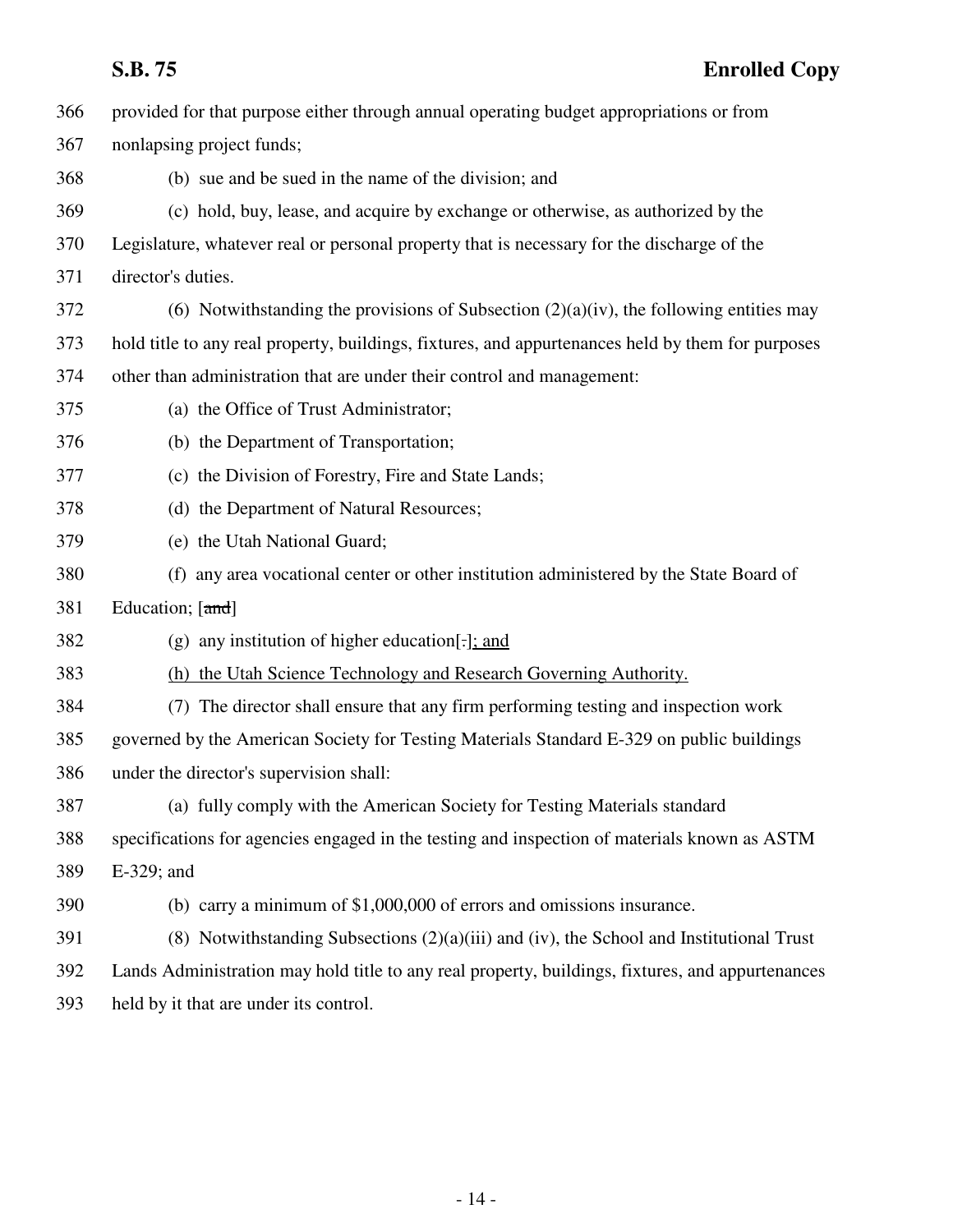| 394 | Section 11. Section 63B-15-101 is enacted to read:                                                |
|-----|---------------------------------------------------------------------------------------------------|
| 395 | <b>CHAPTER 15. 2006 FINANCING AUTHORIZATIONS</b>                                                  |
| 396 | Part 1. 2006 General Obligation Bonds                                                             |
| 397 | 63B-15-101. Capital facilities bonds -- Utah Science Technology and Research                      |
| 398 | Governing Authority -- Maximum amount -- Projects authorized.                                     |
| 399 | (1) (a) The total amount of bonds issued under this section may not exceed                        |
| 400 | \$111,100,000.                                                                                    |
| 401 | (b) When Utah State University certifies to the commission that the university has                |
| 402 | obtained reliable commitments, convertible to cash, of \$10,000,000 or more in nonstate funds     |
| 403 | to construct the Bio Innovations Research Institute, and when the chairs of the Legislature's     |
| 404 | <b>Executive Appropriations Committee have certified that the committee has heard a</b>           |
| 405 | presentation by the chair of the bonding commission and the Utah Science Technology and           |
| 406 | Research Governing Authority on the project, the commission may issue and sell general            |
| 407 | obligation bonds in a total amount not to exceed \$40,400,000.                                    |
| 408 | (c) When the University of Utah certifies to the commission that the university has               |
| 409 | obtained reliable commitments, convertible to cash, of \$30,000,000 or more in nonstate funds     |
| 410 | to construct the Neuroscience and Biomedical Technology Research Building, and when the           |
| 411 | chairs of the Legislature's Executive Appropriations Committee have certified that the            |
| 412 | committee has heard a presentation by the chair of the bonding commission and the Utah            |
| 413 | Science Technology and Research Governing Authority on the project, the commission may            |
| 414 | issue and sell general obligation bonds in a total amount not to exceed \$70,700,000.             |
| 415 | (2) (a) Proceeds from the issuance of bonds shall be provided to the Utah Science                 |
| 416 | Technology and Research Governing Authority to provide funds to pay all or part of the cost of    |
| 417 | acquiring and constructing the projects listed in this Subsection (2).                            |
| 418 | (b) These costs may include the cost of acquiring easements and rights-of-way,                    |
| 419 | improving sites, and acquiring, constructing, equipping, and furnishing facilities and all        |
| 420 | structures, roads, parking facilities, utilities, and improvements necessary, incidental, or      |
| 421 | convenient to the facilities, interest estimated to accrue on these bonds during the period to be |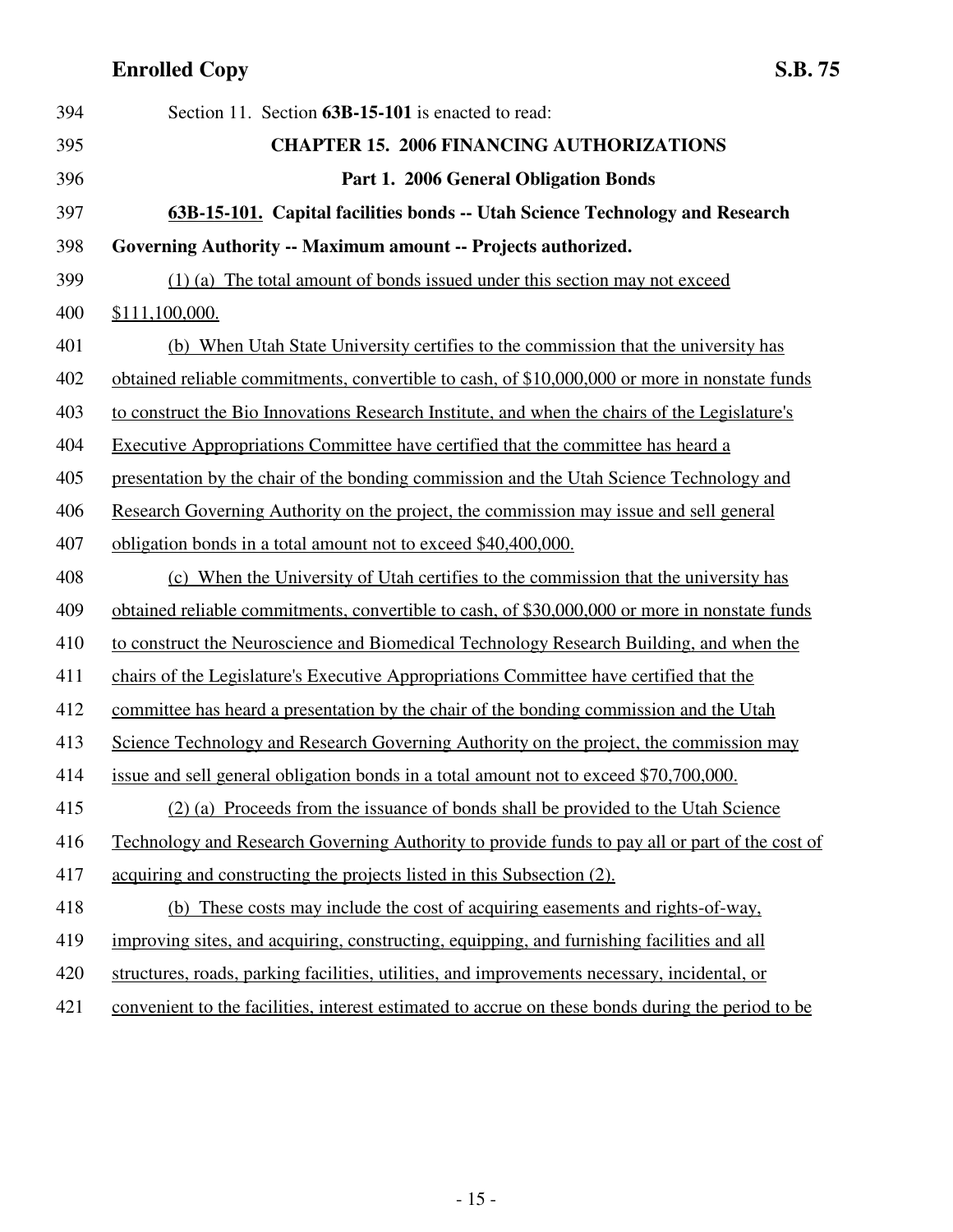| 422 | covered by construction of the projects plus a period of six months after the end of the     |                                                                                      |               |
|-----|----------------------------------------------------------------------------------------------|--------------------------------------------------------------------------------------|---------------|
| 423 | construction period, and all related engineering, architectural, and legal fees.             |                                                                                      |               |
| 424 |                                                                                              | (c) For the Utah Science Technology and Research Governing Authority, proceeds       |               |
| 425 | shall be provided for the following:                                                         |                                                                                      |               |
| 426 |                                                                                              |                                                                                      |               |
| 427 | CAPITAL DEVELOPMENT PROJECTS                                                                 |                                                                                      |               |
| 428 |                                                                                              | <b>Estimated Operations</b>                                                          | Amount        |
| 429 | <b>Project Description</b>                                                                   | and Maintenance                                                                      | Funded        |
| 430 |                                                                                              |                                                                                      |               |
| 431 | Bio Innovations Research Institute --                                                        |                                                                                      |               |
| 432 | <b>Utah State University</b>                                                                 | \$0                                                                                  | \$40,000,000  |
| 433 | <b>Neuroscience and Biomedical Technology</b>                                                |                                                                                      |               |
| 434 | Research Building -- University of Utah                                                      | <u>\$0</u>                                                                           | \$70,000,000  |
| 435 | TOTAL CAPITAL DEVELOPMENT PROJECTS                                                           |                                                                                      | \$110,000,000 |
| 436 |                                                                                              |                                                                                      |               |
| 437 | TOTAL GENERAL OBLIGATION BOND AUTHORIZATION                                                  |                                                                                      |               |
| 438 | FOR CAPITAL DEVELOPMENT PROJECTS                                                             |                                                                                      | \$110,000,000 |
| 439 |                                                                                              |                                                                                      |               |
| 440 |                                                                                              | (d) The Legislature intends that the Utah Science Technology and Research Governing  |               |
| 441 | Authority pay the operations and maintenance costs on the research buildings authorized by   |                                                                                      |               |
| 442 | this section.                                                                                |                                                                                      |               |
| 443 |                                                                                              | (3) (a) The amounts funded as listed in Subsection (2) are estimates only and do not |               |
| 444 | constitute a limitation on the amount that may be expended for the projects.                 |                                                                                      |               |
| 445 |                                                                                              | (b) The commission, by resolution and in consultation with the Utah Science          |               |
| 446 | Technology and Research Governing Authority, may delete the project if the inclusion of that |                                                                                      |               |
| 447 | project could be construed to violate state law or federal law or regulation.                |                                                                                      |               |
| 448 |                                                                                              | (4) The Utah Science Technology and Research Governing Authority may enter into      |               |
| 449 | agreements related to the project before the receipt of proceeds of bonds issued under this  |                                                                                      |               |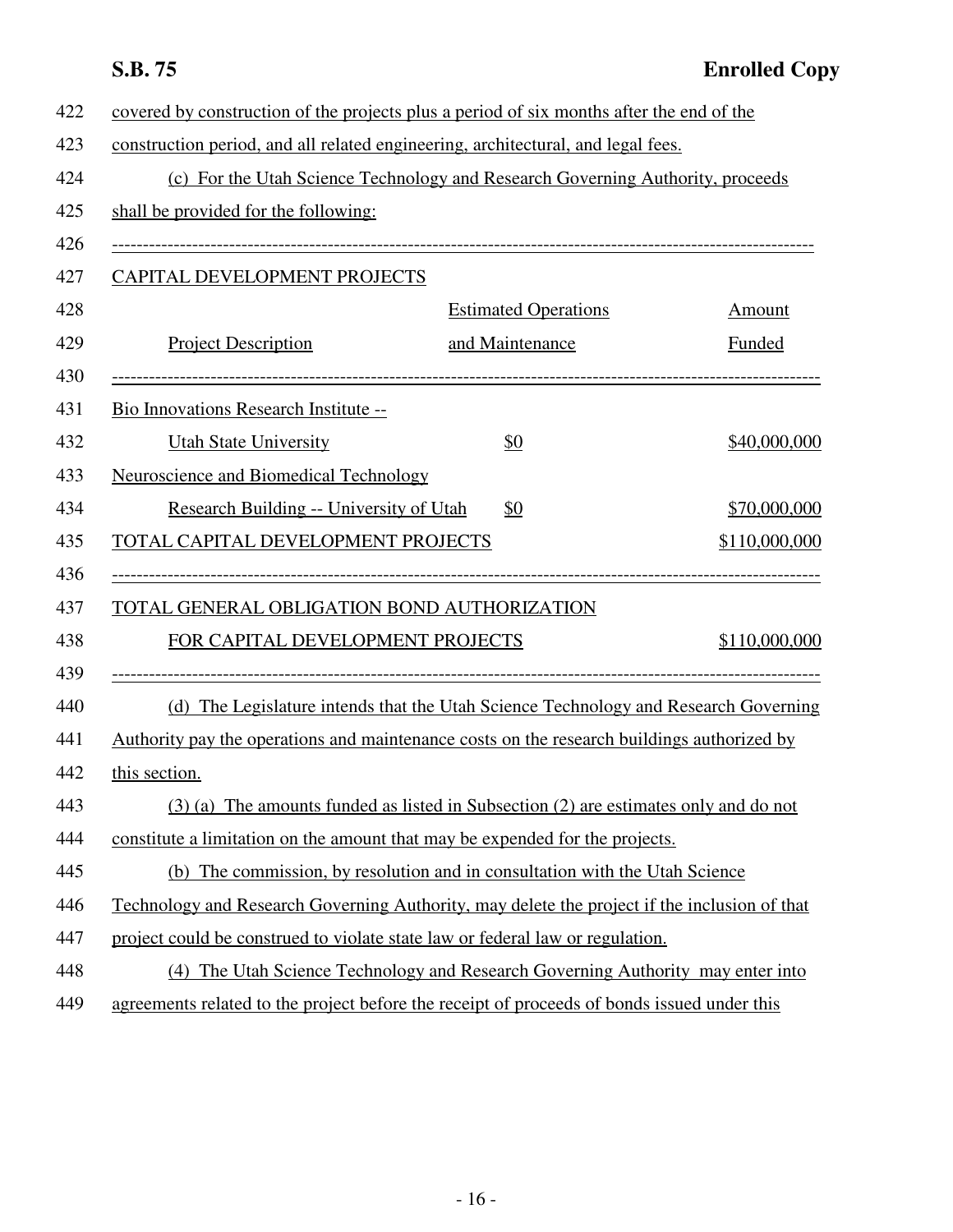| 450 | chapter.                                                                                          |                                                                                    |
|-----|---------------------------------------------------------------------------------------------------|------------------------------------------------------------------------------------|
| 451 | (5)                                                                                               | The commission or the state treasurer may make any statement of intent relating to |
| 452 | that reimbursement that is necessary or desirable to comply with federal tax law.                 |                                                                                    |
| 453 | (6) The commission may not issue or execute bonds authorized by this section that                 |                                                                                    |
| 454 | have a maturity date or dates of more than 20 years after the date of delivery of the bonds.      |                                                                                    |
| 455 | (7) The Utah Science Technology and Research Governing Authority shall contract                   |                                                                                    |
| 456 | with the Division of Facilities Construction and Management to oversee construction of the        |                                                                                    |
| 457 | buildings.                                                                                        |                                                                                    |
| 458 |                                                                                                   | (8) The Utah Science Technology and Research Governing Authority may not delegate  |
| 459 | authority over construction of the capitol development projects identified in this section to any |                                                                                    |
| 460 | entity other than the Division of Facilities Construction and Management.                         |                                                                                    |
| 461 | Section 12. Section 67-22-2 (Effective 07/01/06) is amended to read:                              |                                                                                    |
| 462 | 67-22-2 (Effective 07/01/06). Compensation -- Other state officers.                               |                                                                                    |
| 463 | (1) The governor shall establish salaries for the following state officers within the             |                                                                                    |
| 464 | following salary ranges fixed by the Legislature:                                                 |                                                                                    |
| 465 | <b>State Officer</b>                                                                              | <b>Salary Range</b>                                                                |
| 466 | Commissioner of Agriculture and Food                                                              | $$66,800 - $90,600$                                                                |
| 467 | <b>Commissioner of Insurance</b>                                                                  | $$66,800 - $90,600$                                                                |
| 468 | Commissioner of the Labor Commission                                                              | $$66,800 - $90,600$                                                                |
| 469 | Director, Alcoholic Beverage Control                                                              |                                                                                    |
| 470 | Commission                                                                                        | $$66,800 - $90,600$                                                                |
| 471 | Commissioner, Department of                                                                       |                                                                                    |
| 472 | <b>Financial Institutions</b>                                                                     | $$66,800 - $90,600$                                                                |
| 473 | Members, Board of Pardons and Parole                                                              | $$66,800 - $90,600$                                                                |
| 474 | <b>Executive Director, Department</b>                                                             |                                                                                    |
| 475 | of Commerce                                                                                       | $$66,800 - $90,600$                                                                |
| 476 | Executive Director, Commission on                                                                 |                                                                                    |
| 477 | Criminal and Juvenile Justice                                                                     | $$66,800 - $90,600$                                                                |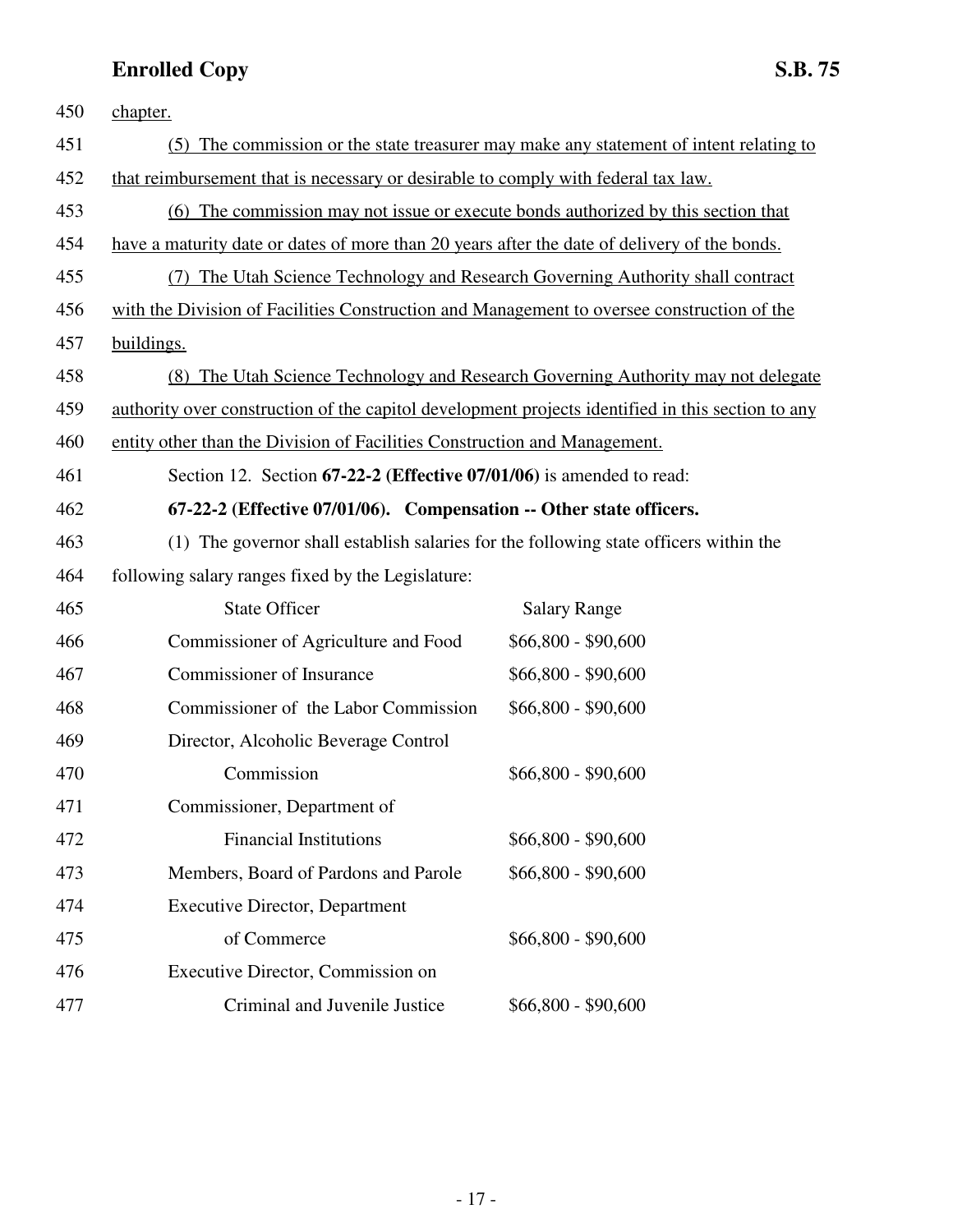# **S.B. 75 Enrolled Copy**

| 478 | <b>Adjutant General</b>                                        | $$66,800 - $90,600$         |
|-----|----------------------------------------------------------------|-----------------------------|
| 479 | Chair, Tax Commission                                          | \$72,400 - \$97,600         |
| 480 | Commissioners, Tax Commission                                  | $$72,400 - $97,600$         |
| 481 | Executive Director, Department of                              |                             |
| 482 | Community and Culture                                          | $$72,400 - $97,600$         |
| 483 | <b>Executive Director, Tax Commission</b>                      | $$72,400 - $97,600$         |
| 484 | Chair, Public Service Commission                               | \$72,400 - \$97,600         |
| 485 | Commissioners, Public Service                                  |                             |
| 486 | Commission                                                     | $$72,400 - $97,600$         |
| 487 | <b>Executive Director, Department</b>                          |                             |
| 488 | of Corrections                                                 | $$78,700 - $106,200$        |
| 489 | Commissioner, Department of Public Safety \$78,700 - \$106,200 |                             |
| 490 | Executive Director, Department of                              |                             |
| 491 | <b>Natural Resources</b>                                       | $$78,700 - $106,200$        |
| 492 | Director, Governor's Office of Planning                        |                             |
| 493 | and Budget                                                     | $$78,700 - $106,200$        |
| 494 | Executive Director, Department of                              |                             |
| 495 | <b>Administrative Services</b>                                 | $$78,700 - $106,200$        |
| 496 | Executive Director, Department of                              |                             |
| 497 | <b>Environmental Quality</b>                                   | \$78,700 - \$106,200        |
| 498 | Director, Governor's Office                                    |                             |
| 499 | of Economic Development                                        | \$78,700 - \$106,200        |
| 500 | <b>Executive Director, Utah Science</b>                        |                             |
| 501 | <b>Technology and Research</b>                                 |                             |
| 502 | <b>Governing Authority</b>                                     | <u>\$78,700 - \$106,200</u> |
| 503 | Executive Director, Department of                              |                             |
| 504 | <b>Workforce Services</b>                                      | $$85,700 - $115,700$        |
| 505 | Executive Director, Department of                              |                             |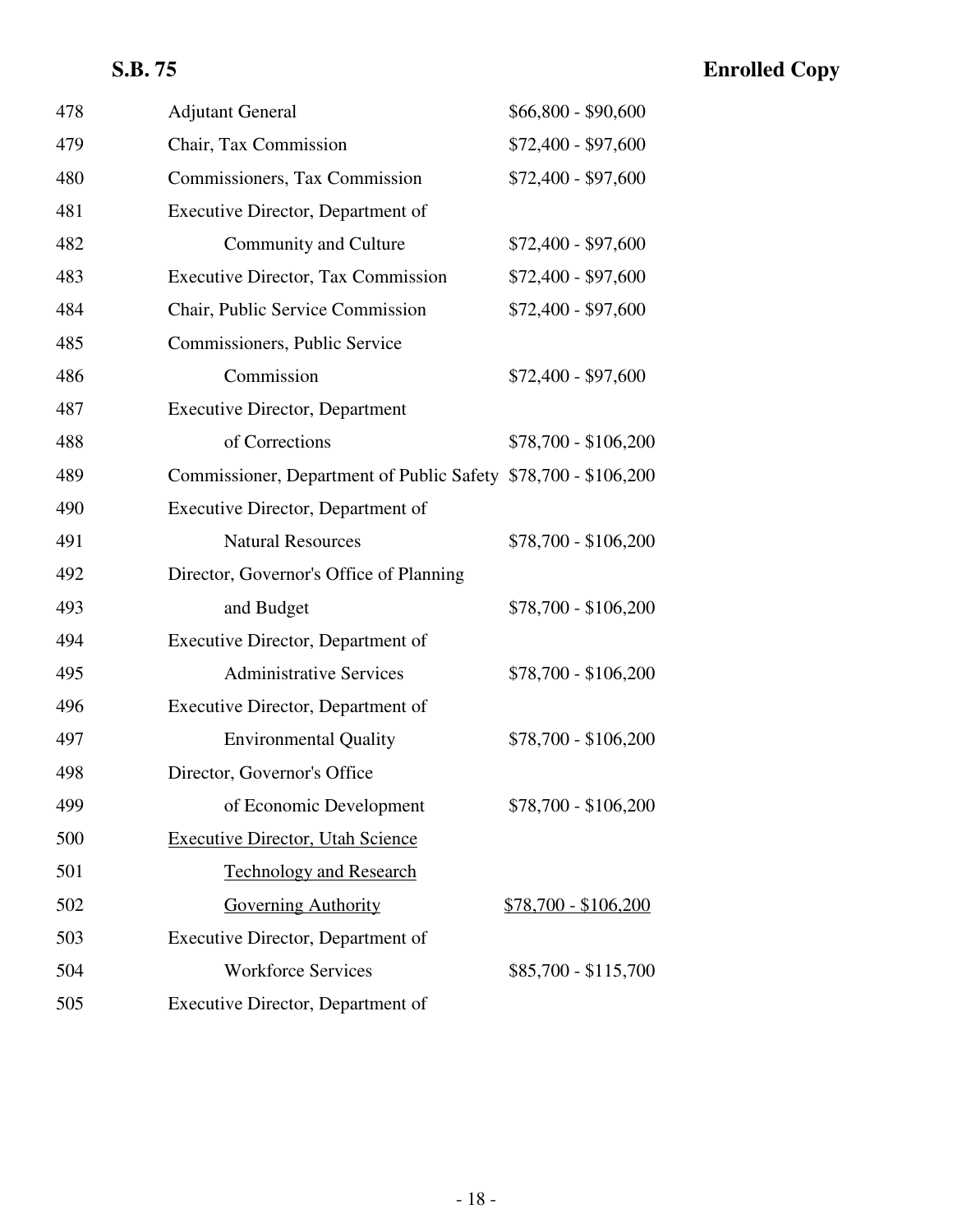| 506 | Health                                                                              | \$85,700 - \$115,700                                                                           |
|-----|-------------------------------------------------------------------------------------|------------------------------------------------------------------------------------------------|
| 507 | <b>Executive Director, Department</b>                                               |                                                                                                |
| 508 | of Human Services                                                                   | \$85,700 - \$115,700                                                                           |
| 509 | <b>Executive Director, Department</b>                                               |                                                                                                |
| 510 | of Transportation                                                                   | \$85,700 - \$115,700                                                                           |
| 511 | <b>Executive Director, Department</b>                                               |                                                                                                |
| 512 | of Information Technology                                                           |                                                                                                |
| 513 | Services                                                                            | $$85,700 - $115,700$                                                                           |
| 514 |                                                                                     | $(2)$ (a) The Legislature fixes benefits for the state offices outlined in Subsection $(1)$ as |
| 515 | follows:                                                                            |                                                                                                |
| 516 |                                                                                     | (i) the option of participating in a state retirement system established by Title 49, Utah     |
| 517 |                                                                                     | State Retirement and Insurance Benefit Act, or in a deferred compensation plan administered    |
| 518 | by the State Retirement Office in accordance with the Internal Revenue Code and its |                                                                                                |
| 519 | accompanying rules and regulations;                                                 |                                                                                                |
| 520 | (ii) health insurance;                                                              |                                                                                                |
| 521 | (iii) dental insurance;                                                             |                                                                                                |
| 522 | (iv) basic life insurance;                                                          |                                                                                                |
| 523 | (v) unemployment compensation;                                                      |                                                                                                |
| 524 | (vi) workers' compensation;                                                         |                                                                                                |
| 525 | (vii) required employer contribution to Social Security;                            |                                                                                                |
| 526 | (viii) long-term disability income insurance;                                       |                                                                                                |
| 527 |                                                                                     | (ix) the same additional state-paid life insurance available to other noncareer service        |
| 528 | employees;                                                                          |                                                                                                |
| 529 |                                                                                     | (x) the same severance pay available to other noncareer service employees;                     |
| 530 |                                                                                     | (xi) the same sick leave, converted sick leave, educational allowances, and holidays           |
| 531 |                                                                                     | granted to Schedule B state employees, and the same annual leave granted to Schedule B state   |
| 532 | employees with more than ten years of state service;                                |                                                                                                |
| 533 |                                                                                     | (xii) the option to convert accumulated sick leave to cash or insurance benefits as            |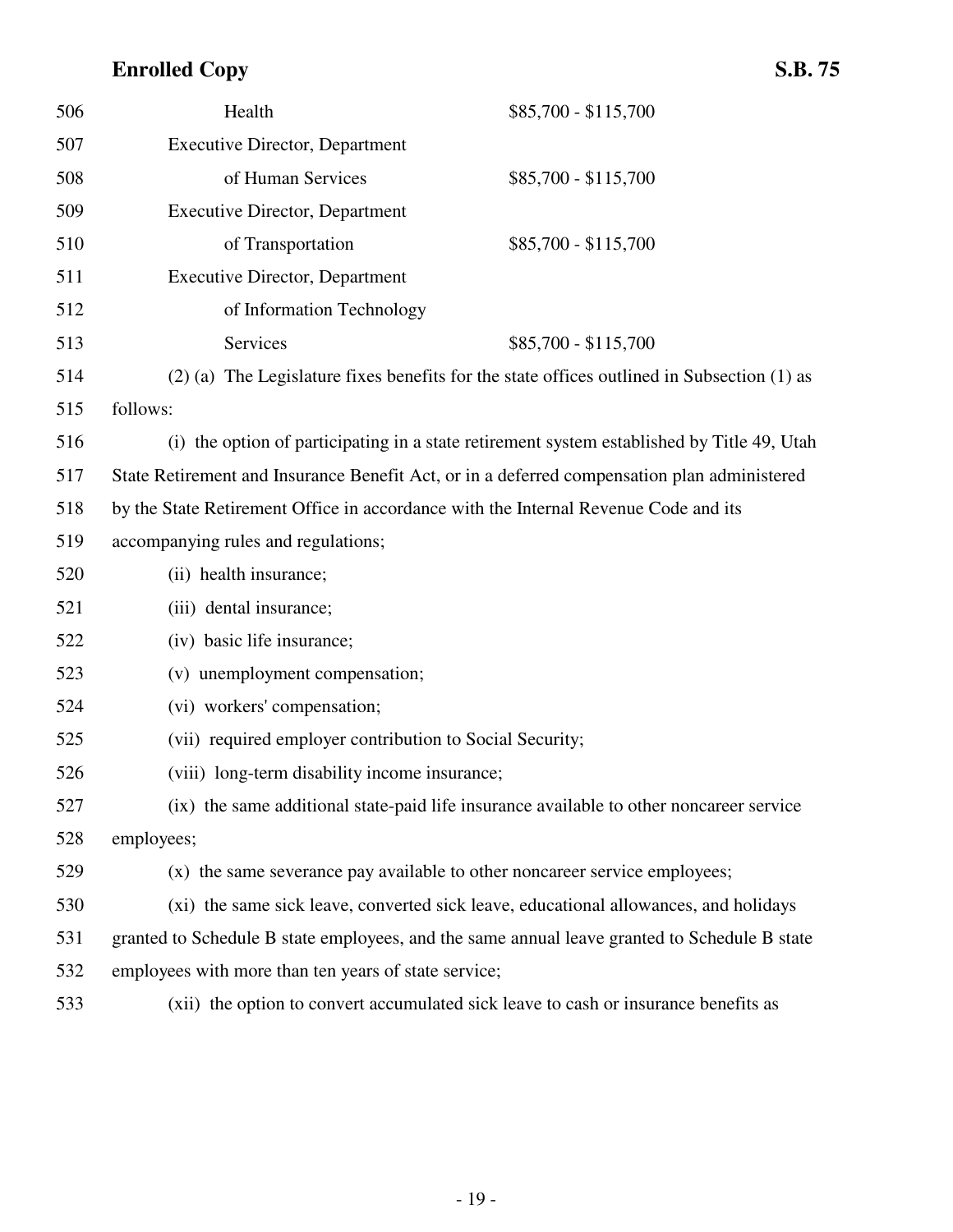| 534 | provided by law or rule upon resignation or retirement according to the same criteria and      |
|-----|------------------------------------------------------------------------------------------------|
| 535 | procedures applied to Schedule B state employees;                                              |
| 536 | (xiii) the option to purchase additional life insurance at group insurance rates according     |
| 537 | to the same criteria and procedures applied to Schedule B state employees; and                 |
| 538 | (xiv) professional memberships if being a member of the professional organization is a         |
| 539 | requirement of the position.                                                                   |
| 540 | (b) Each department shall pay the cost of additional state-paid life insurance for its         |
| 541 | executive director from its existing budget.                                                   |
| 542 | (3) The Legislature fixes the following additional benefits:                                   |
| 543 | (a) for the executive director of the State Tax Commission a vehicle for official and          |
| 544 | personal use;                                                                                  |
| 545 | (b) for the executive director of the Department of Transportation a vehicle for official      |
| 546 | and personal use;                                                                              |
| 547 | (c) for the executive director of the Department of Natural Resources a vehicle for            |
| 548 | commute and official use;                                                                      |
| 549 | (d) for the Commissioner of Public Safety:                                                     |
| 550 | (i) an accidental death insurance policy if POST certified; and                                |
| 551 | (ii) a public safety vehicle for official and personal use;                                    |
| 552 | (e) for the executive director of the Department of Corrections:                               |
| 553 | (i) an accidental death insurance policy if POST certified; and                                |
| 554 | (ii) a public safety vehicle for official and personal use;                                    |
| 555 | (f) for the Adjutant General a vehicle for official and personal use; and                      |
| 556 | (g) for each member of the Board of Pardons and Parole a vehicle for commute and               |
| 557 | official use.                                                                                  |
| 558 | $(4)$ (a) The governor has the discretion to establish a specific salary for each office       |
| 559 | listed in Subsection (1), and, within that discretion, may provide salary increases within the |
| 560 | range fixed by the Legislature.                                                                |
| 561 | (b) The governor shall apply the same overtime regulations applicable to other FLSA            |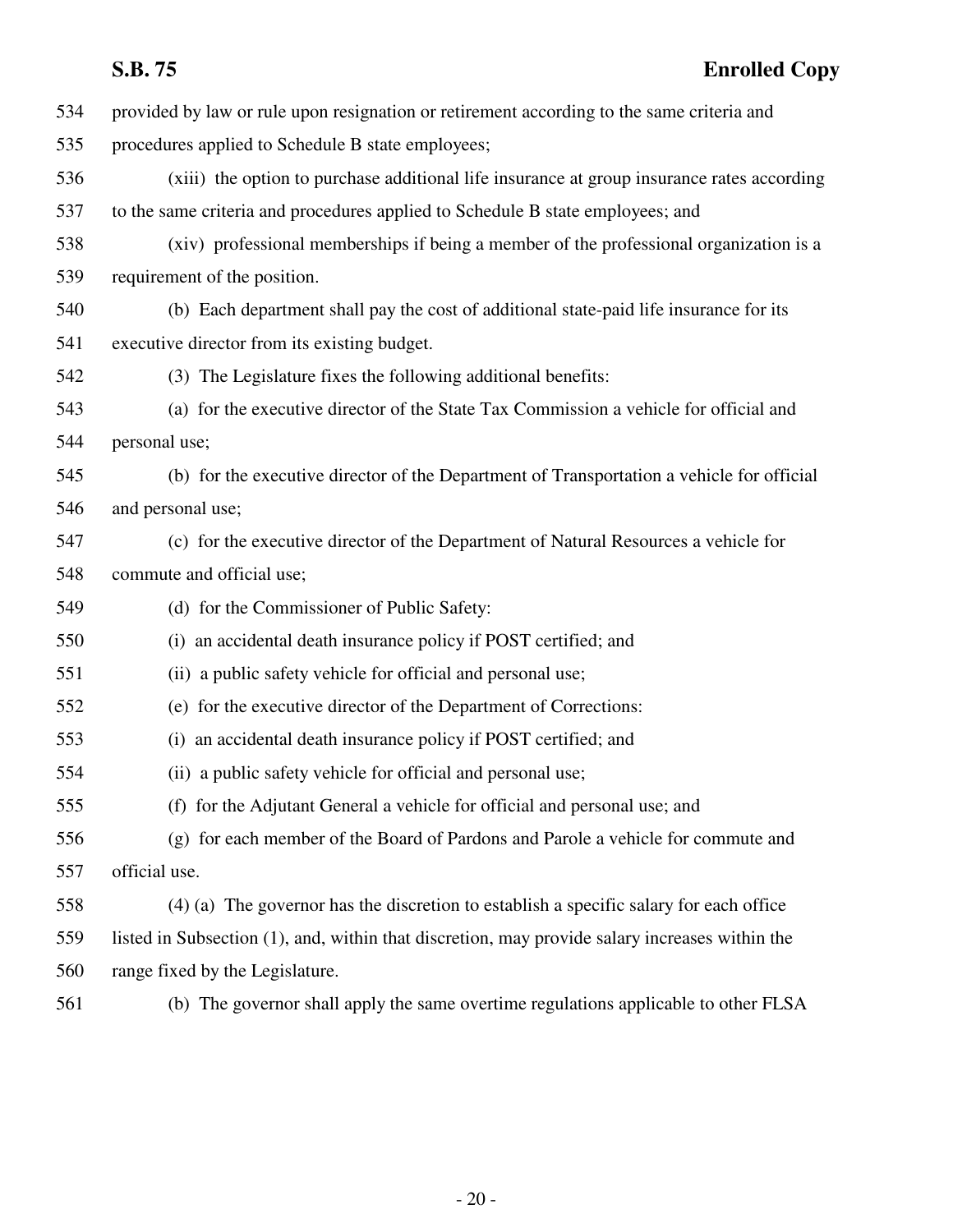562 exempt positions. 563 (c) The governor may develop standards and criteria for reviewing the performance of 564 the state officers listed in Subsection (1). 565 (5) Salaries for other Schedule A employees, as defined in Section 67-19-15, which are 566 not provided for in this chapter, or in Title 67, Chapter 8, Utah Executive and Judicial Salary 567 Act, shall be established as provided in Section 67-19-15. 568 Section 13. **Appropriation.** 569 (1) (a) There is appropriated \$50,000,000 from the General Fund, for fiscal year 2007 570 only, to the Utah Science Technology and Research Governing Authority to construct a Bio 571 Innovations Research Institute at Utah State University and a Neuroscience and Biomedical 572 Technology Research Building at the University of Utah. 573 (b) The Legislature intends that: 574 (i) notwithstanding Subsections  $(1)(b)(ii)$  and  $(1)(b)(iii)$ , the Utah Science Technology 575 and Research Governing Authority may expend monies to plan and design the Bio Innovations 576 Research Institute and the Neuroscience and Biomedical Technology Research Building before 577 the universities certify that they have obtained the required matching funds; 578 (ii) when Utah State University certifies to the Utah Science Technology and Research 579 Governing Authority that the university has obtained reliable commitments, convertible to 580 cash, of \$10,000,000 or more in nonstate funds to construct the Bio Innovations Research 581 Institute, the authority may expend up to \$20,000,000 for the construction of the Bio 582 Innovations Research Institute; 583 (iii) when the University of Utah certifies to the Utah Science Technology and 584 Research Governing Authority that the university has obtained reliable commitments, 585 convertible to cash, of \$30,000,000 or more in nonstate funds to construct the Neuroscience 586 and Biomedical Technology Research Building, the authority may expend up to \$30,000,000 587 for the construction of the Neuroscience and Biomedical Technology Research Building; 588 (iv) the match required by the universities under this Subsection(1)(b) is not in addition 589 to the match required by Section 63B-15-101;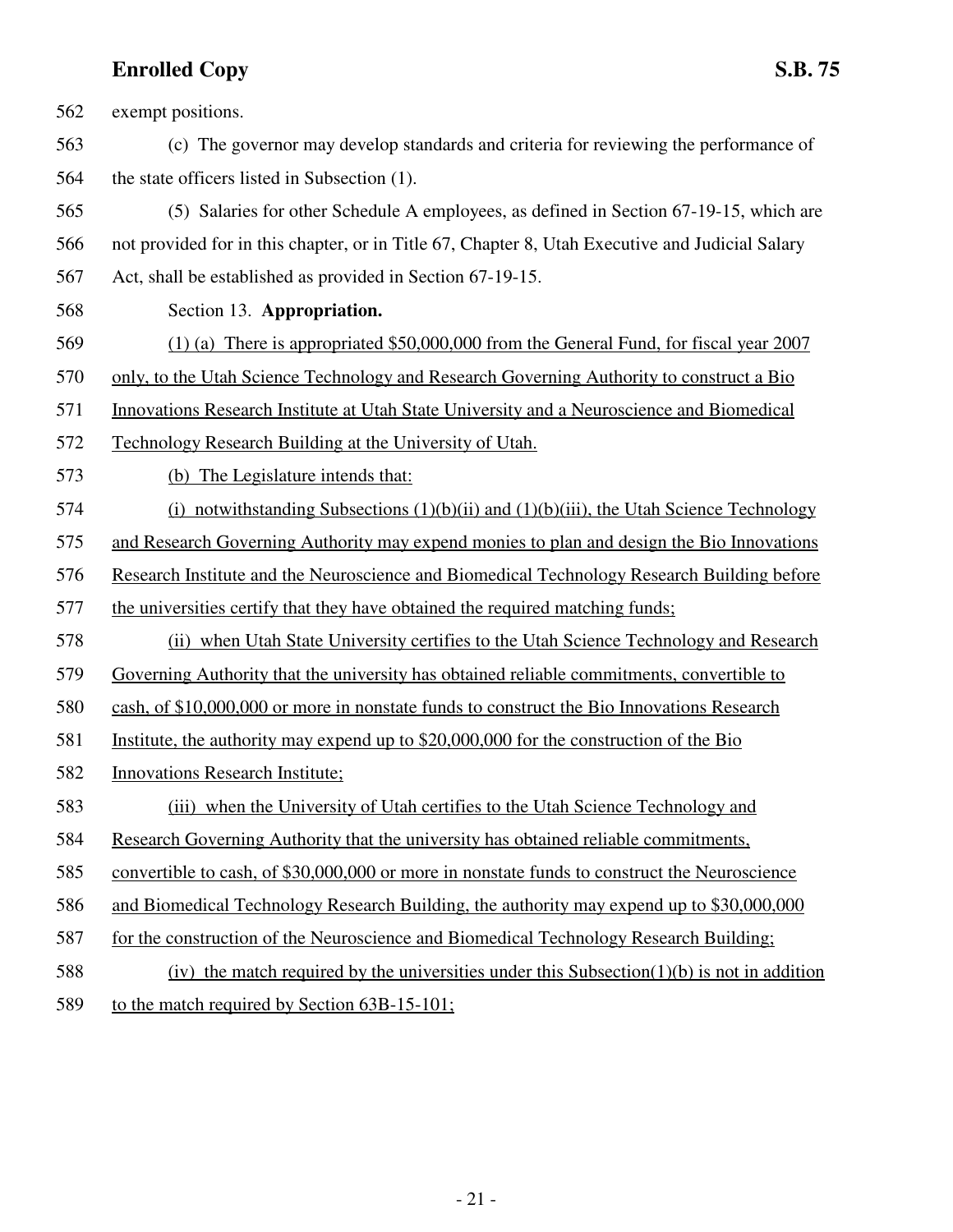| 590 | (v) the Utah Science Technology and Research Governing Authority comply with the                |
|-----|-------------------------------------------------------------------------------------------------|
| 591 | requirements of Subsection 63B-15-101(8) in the planning, design, and construction of the       |
| 592 | capital development projects identified in this section; and                                    |
| 593 | (vi) this appropriation is nonlapsing.                                                          |
| 594 | (2) (a) As an ongoing appropriation subject to future budget constraints, there is              |
| 595 | appropriated from the General Fund for fiscal year 2006-07, \$15,250,000 to the Utah Science    |
| 596 | Technology and Research Governing Authority to provide funding for the Utah Science             |
| 597 | <b>Technology and Research Project.</b>                                                         |
| 598 | (b) The Legislature intends that the authority:                                                 |
| 599 | (i) use up to $$250,000$ to fund the authority's administrative costs;                          |
| 600 | (ii) when Utah State University or the University of Utah certify to the authority that         |
| 601 | one or more research teams have committed to transfer to their institution, allocate up to      |
| 602 | \$11,000,000 to Utah State University and the University of Utah to fund research teams and the |
| 603 | commercialization of new technology developed from the work of the research teams               |
| 604 | according to criteria established by the board under Subsection $63-38g-302(1)(g)$ ; and        |
| 605 | (iii) use up to \$4,000,000 to provide funding for the technology outreach program.             |
| 606 | (c) The Legislature intends that this appropriation is nonlapsing.                              |
| 607 | (3) (a) As an ongoing appropriation subject to future budget constraints, there is              |
| 608 | appropriated from the General Fund for fiscal year 2006-07, \$4,000,000 to the Utah Science     |
| 609 | Technology and Research Authority to provide funding for the Utah Science Technology and        |
| 610 | Research Project.                                                                               |
| 611 | (b) There is appropriated $(\$1,600,000)$ from the ongoing General Fund appropriation to        |
| 612 | Utah State University for fiscal year 2007.                                                     |
| 613 | (c) There is appropriated $(\$2,400,000)$ from the ongoing General Fund appropriation to        |
| 614 | the University of Utah for fiscal year 2007.                                                    |
| 615 | (d) The Legislature intends that this appropriation is nonlapsing.                              |
| 616 | Section 14. Effective date.                                                                     |
| 617 | This bill takes effect on July 1, 2006.                                                         |